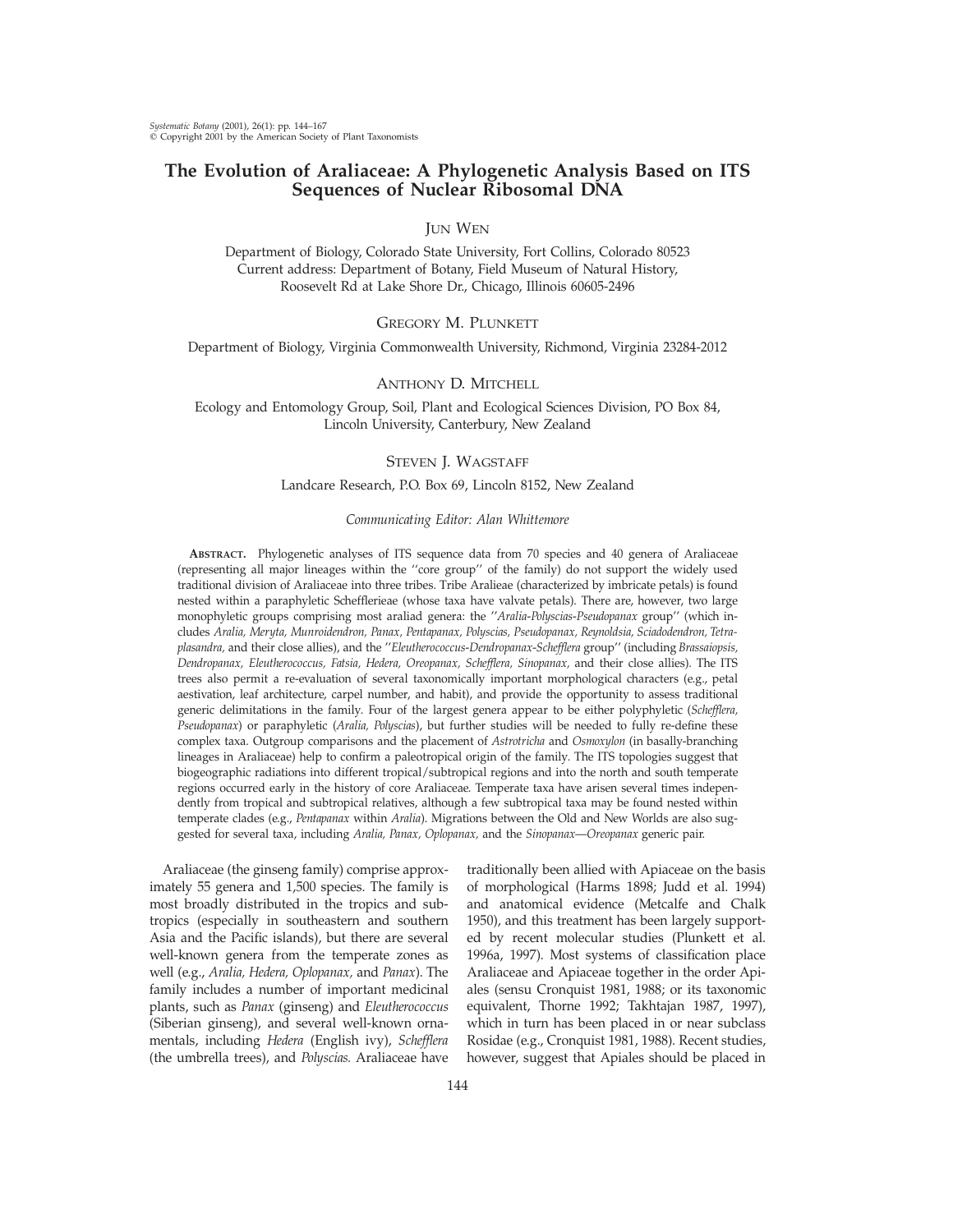a broadly defined Asteridae (Chase et al. 1993; Olmstead et al. 1993; Plunkett et al. 1996a; Soltis et al. 1997) closely allied to Pittosporaceae (Plunkett et al. 1996a, 1997; Xiang and Soltis 1998).

Araliaceae are characterized by relatively conserved floral, but diverse vegetative features (Philipson 1970a; Eyde and Tseng 1971). Members of the family possess five sepals,  $5-10$   $(-12)$  petals, which are free or form a calyptra (as in *Pentapanax* and *Tupidanthus*), mostly 5–10 stamens (rarely to numerous, e.g., 120 in *Tupidanthus*), and a gynoecium with 2–10 (mostly 5, rarely up to 200 in *Tupidanthus,* or 1 in *Seemannaralia* R. Viguier) locules, and an inferior ovary (rarely superior as in *Dipanax* Seem.) with a nectary disk. Most araliads produce berries or drupaceous fruits that are bird dispersed (Ridley 1930). The leaves of Araliaceae vary from simple, to variously lobed or divided, to palmately and/or pinnately compound. Although most species are trees, shrubs, or woody climbers, there are also a few herbaceous perennials (e.g., some species of *Aralia* and *Panax*).

The major classification systems of Araliaceae include those by Bentham and Hooker (1867), Seemann (1868), Harms (1898), Hutchinson (1967), and Tseng and Hoo (1982). Bentham (1867) recognized five "series"  $(=$  tribes) within Araliaceae based on petal aestivation (imbricate vs. valvate), pedicel type (articulate vs. continuous), breeding system (hermaphrodite, polygamo-dioecious, or dioecious), stamen number, and albumen type (ruminate vs. uniform). Seemann (1868) defined the segregate " $order" (= family) Hederaceae as distinct from a$ more narrowly circumscribed Araliaceae. His Hederaceae was divided into five tribes (Cussonieae, Horsfieldieae, Hedereae, Pseudopanaceae, and Plerandreae), and included all araliads having valvate petals and fruits with two or more carpels. As such, it included the vast majority of araliaceous genera, excluding only genera with imbricate petals (e.g., *Aralia* and *Panax*). Harms' (1898) treatment, which remains the most widely used (e.g., in Poyarkova 1973; Hoo and Tseng 1978; Philipson 1979; Shang 1985a; Mabberly 1997), divides Araliaceae into three tribes (Aralieae, Mackinlayeae, and Schefflereae) based largely on petal aestivation. Most araliad genera, having valvate petals, were placed in tribe Schefflereae (36 genera), leaving relatively few genera in tribes Aralieae (11 genera) and Mackinlayeae (three genera) (see Table 1). Hutchinson (1967) recognized seven tribes (Cussonieae, Anomopanaceae, Plerandreae, Aralieae, Mackinlayeae, Panaceae, and Hedereae), but his system was widely criticized by later workers as ''artificial'' due to its heavy reliance on inflorescence characters (see Hoo and Tseng 1978; Frodin 1982; Tseng and Hoo 1982; Wen 1991, 1993; Wen et al. 1998). In fact, inflorescence structure may be variable within a single genus (e.g., *Aralia,* Wen 1991, 1993; *Schefflera,* Frodin 1982) or even within a single section (e.g., *Aralia* sect. *Aralia,* Wen et al. 1998). Tseng and Hoo (1982) proposed a system of five tribes: Aralieae, Panaceae, Plerandreae, Tetraplasandreae, and Mackinlayeae. Their system is largely a refinement of Harms' (1898) treatment with a greater emphasis on leaf architecture. They divided Harms' Aralieae into two tribes: Aralieae s. str., with leaves once to several-times pinnately compound, and Panaceae, with simple or palmately compound leaves. They also divided Harms' Schefflereae into Plerandreae (with simple or palmately compound leaves) and Tetraplasandreae (with pinnately compound leaves).

Although Araliaceae lack a modern systematic treatment, data are available from a wide range of taxonomic sources. Floristic studies have helped to enumerate the species of Araliaceae from many regions [e.g., China (Franchet 1896; Li 1942; Hoo and Tseng 1978; Shang 1985a), East Africa (Tennant 1968), Europe (Webb 1968; Stace 1993), Hawaii (Lowry 1986), Japan (Ohwi 1984), Korea (Lee 1993), Malesia (i.e., Indonesia, Malaysia, and the Philippines, Philipson 1979), New Zealand (Allan 1961), North America (Smith 1944), the former U.S.S.R. (Poyarkova 1973), and Vietnam (Ha 1974; Hô 1993)]. Further, revisionary treatments have been completed for several genera [e.g., *Aralia* (Wen 1991), *Delarbrea* (Lowry 1986), *Eleutherococcus* (Kim 1997), *Macropanax* (Shang 1983), and *Schefflera* (Frodin 1975, 1986, 1989; Shang 1984)], and phylogenetic analyses have also been performed for *Aralia* (Wen 1991; Tseng et al. 1993; Wen et al. 1996; Wen et al. 1998; Wen 1999b), *Eleutheroccocus* (Kim 1997), *Hedera* (Vargas 1999), *Panax* (Wen and Zimmer 1996), and *Pseudopanax* (Mitchell and Wagstaff 1997). Cytological work has demonstrated that a basic chromosome number of  $x = 12$  is highly conserved throughout the family, with diploid numbers mostly of  $2n = 24$  or  $2n = 48$  (Matsuura and Suto 1935; Sugiura 1936; Rattenbury 1957; Harn and Whang 1963; Graham 1966; Löve and Ritchie 1966; Sokolovskaya 1966; Wardle 1968; Stone and Loo 1969; Hara 1970; Guha 1971; Javurkova 1981; Yang 1981; Löve and Löve 1982; Beuzenberg and Hair 1983; Starodubtsev 1985; Sun et al. 1988); some taxa from *Hedera,* however, have a diploid number as high as  $2n = 192$  (Stace 1993; Vargas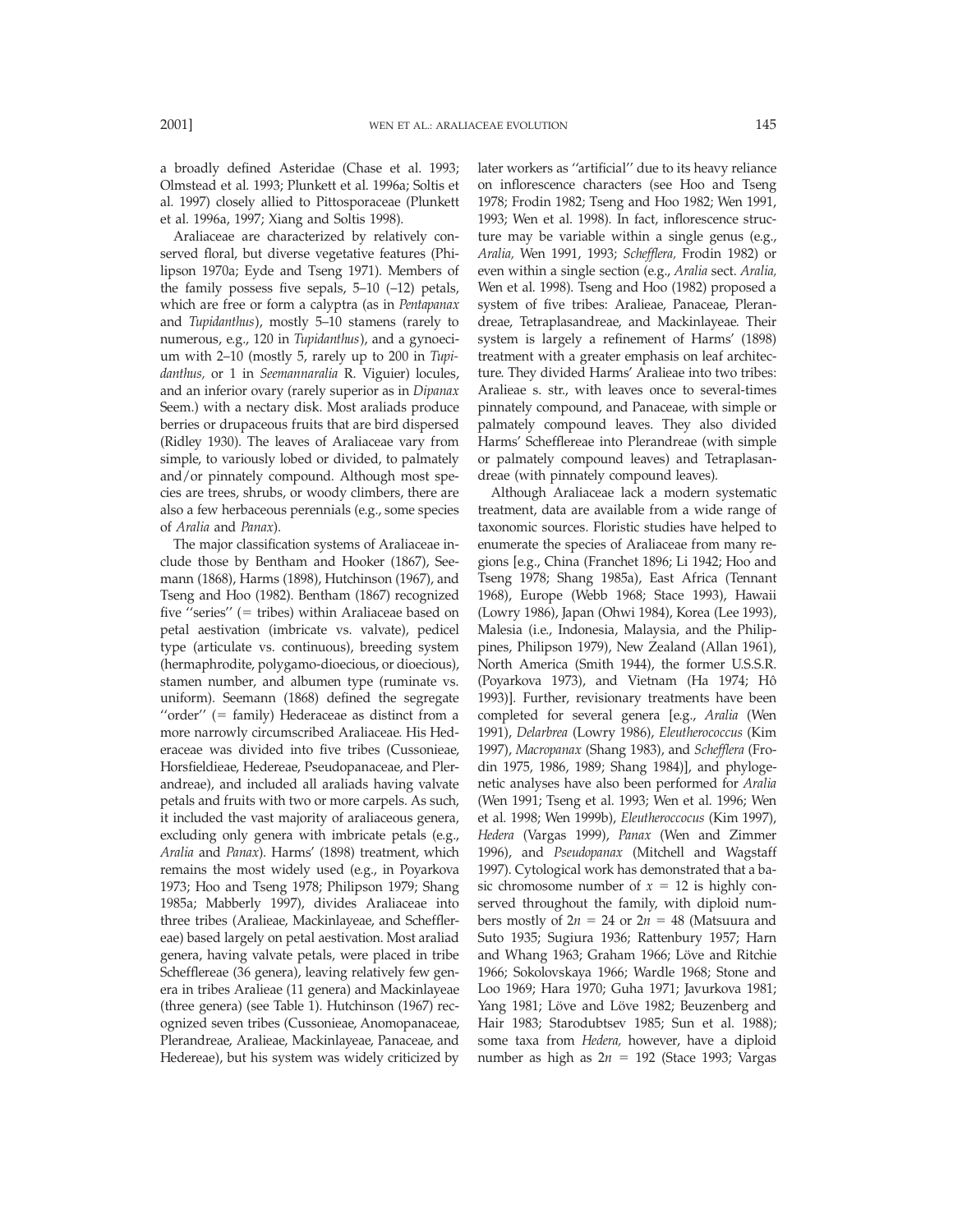| TABLE 1. The classification of Araliaceae according to Harms (1898). Modern synonymies are noted in parentheses     |
|---------------------------------------------------------------------------------------------------------------------|
| ("=" denotes synonyms in general use; "cf." denotes synonyms used only in some treatments). Taxa currently excluded |
| from core Araliaceae (sensu Plunkett et al. 1997) are marked with an asterisk (*).                                  |

| Tribe Schefflereae                                                                                                                                                                                                                                                                                                                                                                                                                                                                                                                                                                                                                                                                                                                                                                                                                                                                                                                                                                                                                                                                                                                | Tribe Aralieae                                                                                                                                                                                                                                                                             | *Tribe Mackinlayeae                                                           |
|-----------------------------------------------------------------------------------------------------------------------------------------------------------------------------------------------------------------------------------------------------------------------------------------------------------------------------------------------------------------------------------------------------------------------------------------------------------------------------------------------------------------------------------------------------------------------------------------------------------------------------------------------------------------------------------------------------------------------------------------------------------------------------------------------------------------------------------------------------------------------------------------------------------------------------------------------------------------------------------------------------------------------------------------------------------------------------------------------------------------------------------|--------------------------------------------------------------------------------------------------------------------------------------------------------------------------------------------------------------------------------------------------------------------------------------------|-------------------------------------------------------------------------------|
| Acanthopanax Miq. (= Eleutherococcus Maxim.)<br>Arthrophyllum Blume<br>Astrotricha DC.<br>Boerlagiodendron Harms $(= Osmoxylon)$<br>Brassaiopsis Decne. & Planch.<br>Cheirodendron Nutt. ex Seem.<br>Crepinella Marchal (cf. Schefflera)<br>Cussonia Thunb.<br>Didymopanax Decne. & Planch. (cf. Schefflera)<br>Dizygotheca N. E. Brown (cf. Schefflera)<br>Echniopanax Decne. & Planch. (=Oplopanax)<br>Eremopanax Baill. $(=\!Arthrophyllum)$<br>Fatsia Decne. & Planch.<br>Gamblea C. B. Clarke<br>Gastonia Comm. ex Lam.<br>Hedera L.<br>Hederopsis C. B. Clarke (=Macropanax)<br>Heteropanax Seem.<br>Kalopanax Miq.<br>Kissodendron Seem. (= Polyscias)<br>Macropanax Miq.<br>Meryta Forster & Forster f.<br>Nothopanax Seem. (= Polyscias)<br>Oreopanax Decne. & Planch.<br>Osmoxylon Miq.<br>Plerandra A. Gray<br>Polyscias Forster & Forster f.<br>Pseudopanax K. Koch<br>Pterotropia Hillebrand<br>Reynoldsia A. Gray<br>Schefflera Forster & Forster f.<br>Sciadopanax Seem. (= Polyscias)<br>Tetrapanax (K. Koch) K. Koch<br>Tetraplasandra A. Gray<br>Trevesia Vis.<br>Tupidanthus Hook. f. & Thoms (cf. Schefflera) | Aralia L.<br>*Aralidium Miq.<br>*Delarbrea Vieill.<br>Horsefieldia (=Harmsiopanax)<br>Motherwellia F. Muell.<br>*Myodocarpus Brongn. & Gris.<br>Panax L.<br>Pentapanax Seem.<br>*Porospermum F. Muell. (=Delarbrea)<br>Sciadodendron Griseb.<br>*Stilbocarpa (Hook. f) Decne. &<br>Planch. | <i>*Apiopetalum Baill.</i><br>*Mackinlaya F. Muell.<br>*Pseudosciadium Baill. |

1999). Pollen morphology (Erdtman 1966; Tseng 1971, 1973, 1974; Tseng and Shoup 1978; Tseng et al. 1983; Shoup and Tseng 1977; Shang and Callen 1988; Park and Lee 1989; Henwood 1991; Wen and Nowicke 1999) and wood anatomical features (Viguier 1906, 1909; Metcalfe and Chalk 1950; Rodriguez 1957; Oskolski 1994, 1995, 1996; Oskolski et al. 1997; Oskolski and Lowry 2000) have been examined from many araliad taxa, and secondary chemistry from a few genera has also been reported (e.g., Ng and Walker 1975; Zhou et al. 1975; Lutomski and Nham 1977; Hansen and Boll 1986). The embryology of a few taxa has been published (e.g., Ducamp 1902; Singh 1954) and the breeding systems have been documented for *Aralia* (Barrett and Helenurm 1981; Thomson and Barrett 1981; Barrett and Thomson 1982; Bawa et al. 1982; Flanagan and Moser 1985), *Panax* (Hara 1970; Schlessman 1985, 1987, 1990, 1991) and many New Caledonian taxa of the family (Schlessman et al. 1990a, b).

More recently, DNA sequencing studies based on the chloroplast genes *rbcL* and *matK* (Plunkett et al. 1996a, 1997) have provided important insights into the evolution and diversification of Araliaceae and its relationships with Apiaceae and other closely related families. These studies resolved a monophy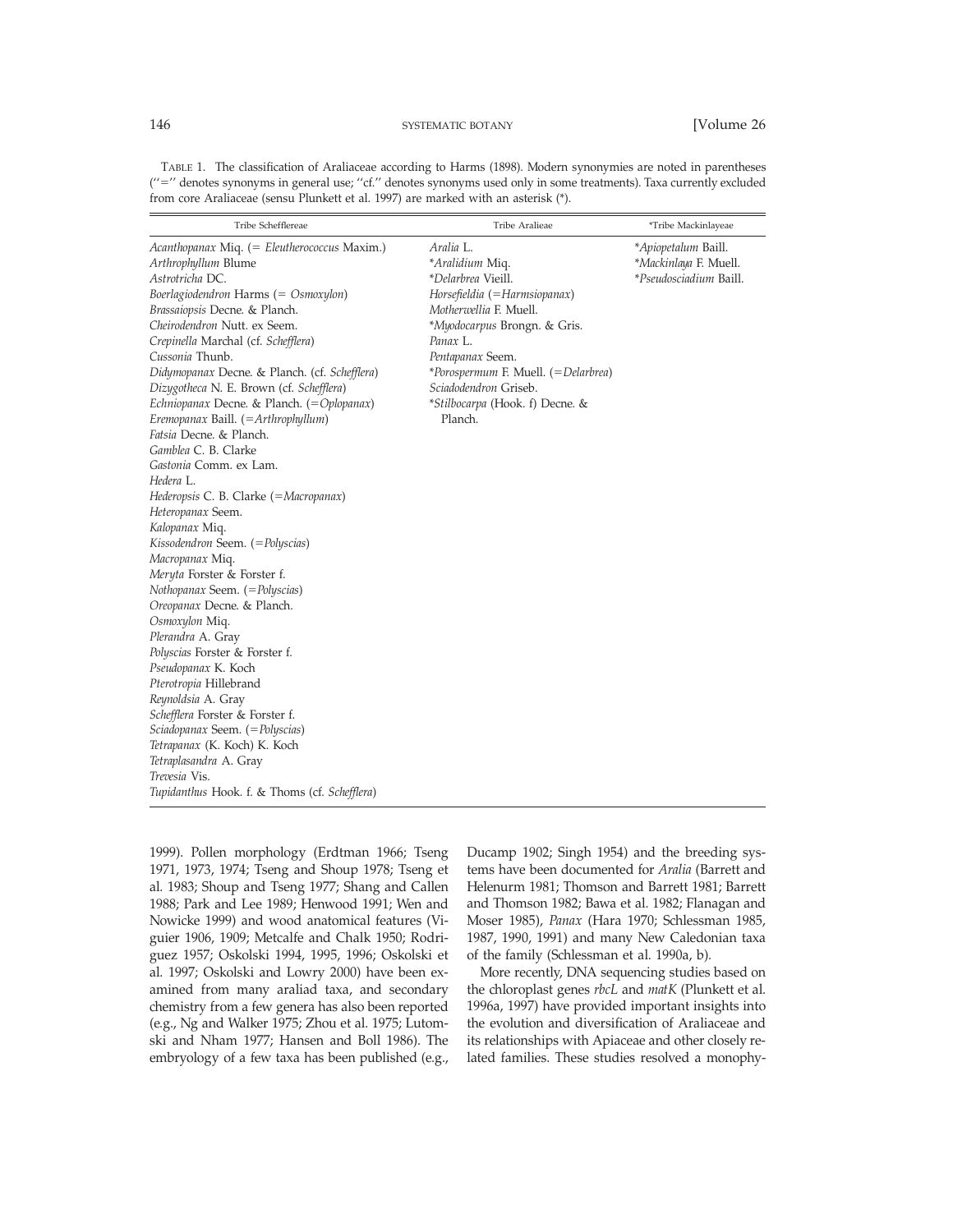letic group comprising most araliad genera (a clade referred to as ''core Araliaceae''), but this core group appears to exclude *Delarbrea, Mackinlaya,* and their presumed close relatives (*Apiopetalum, Myodocarpus,* and *Pseudosciadium*). Because Plunkett et al. (1996a, 1997) focused on higher-level relationships throughout the order, the number of araliaceous taxa sampled was small, and the relatively conserved *rbcL* and *matK* sequences provided only limited resolution at the intergeneric level in core Araliaceae. Thus, no comprehensive study of relationships among and within the genera of Araliaceae is presently available. Furthermore, many studies over the past three decades have proposed the recircumscription of araliad genera, but a unified concept of generic delimitation has not been employed. For example, the definitions of several large genera such as *Aralia* (Wen 1993), *Polyscias* (Philipson 1979; Lowry et al. 1989), *Pseudopanax* (Philipson 1965), and *Schefflera* (Frodin 1975; Lowry et al. 1989) have been broadened, and consequently many smaller genera have been taxonomically submerged. In contrast, other studies have segregated smaller genera out of larger ones, including *Chengiopanax* Shang & J. Y. Huang from *Eleutherococcus* (Shang and Huang 1993), *Evodiopanax* (Harms) Nakai from *Eleutherococcus* (Nakai 1924; Ohashi 1987b), *Metapanax* Frodin ex J. Wen & Frodin from *Nothopanax* Miq. (Wen and Frodin, in press), and *Raukaua* Seem. from *Pseudopanax* (Mitchell et al. 1997). It is necessary, therefore, to re-evaluate generic concepts in Araliaceae using a phylogenetic framework.

To examine evolutionary relationships among the genera of core Araliaceae, we have analyzed ITS sequence data from representatives throughout the family. Phylogenetic analysis of the internal transcribed spacers of nuclear ribosomal DNA has been successfully applied to several intra- and intergeneric problems in Araliaceae (e.g., Wen and Zimmer 1996; Mitchell and Wagstaff 1997; Wen et al. 1998), and in the closely related family Apiaceae (e.g., Downie et al. 1998; Katz-Downie et al. 1999), as well as many other plant groups (see Baldwin et al. 1995 for a review). On the basis of ITS data from Araliaceae, we herein re-evaluate the traditional classification systems, test the generic limits of several key araliaceous genera, and examine biogeographic relationships within the family.

### MATERIALS AND METHODS

Seventy-three ITS sequences, representing 43 genera, were analyzed for the present study (70 sequences representing taxa of Araliaceae and three outgroups, table 2). Of these, 45 sequences were newly-derived and the remaining 28 were previously published (marked with asterisks in Table 2, and obtained from GenBank). This sample includes representatives of most genera of core Araliaceae, as well as two or more species from large genera such as *Aralia, Dendropanax* Decne & Planchon, *Eletheroccocus, Polyscias, Pseudopanax,* and *Schefflera.* Because Araliaceae have traditionally been allied to Apiaceae (Harms 1898; Thorne 1973, 1992; Cronquist 1981; Judd et al. 1994; Plunkett et al. 1996a, 1997), and because recent molecular data suggest a close relationship of Apiales to Pittosporaceae (e.g., Plunkett et al. 1996a, 1997; Xiang and Soltis 1998), *Daucus carrota* and *Hydrocotyle vulgaris* of Apiaceae and *Pittosporum dallii* of Pittosporaceae were included as outgroup taxa.

Total DNAs were extracted using the CTAB method of Doyle and Doyle (1987). DNA amplifications followed the protocol of Wen and Zimmer (1996), and the sequencing strategy of the entire ITS regions (ITS1 and ITS2) and the 5.8S gene followed Wen et al. (1998) or Plunkett et al. (in press). After manually assembling the DNA sequences, the boundaries between the coding and spacer regions were determined by comparisons with the previously published ITS sequences of carrot (*Daucus carota*; Yokota et al. 1989). All newly-derived sequences have been deposited at GenBank (see Table 2 for accession numbers). Because most mutations were base substitutions, manual alignment was straightforward.

Phylogenetic analyses were performed with PAUP\* (version 4.0, Swofford 1999) using maximum parsimony (Swofford et al. 1996), maximum likelihood (Felsenstein 1981), and neighbor-joining (Saitou and Nei 1987) methods in which alignment gaps were treated as missing data or as new characters. The maximum parsimony (MP) analysis was performed using a heuristic search with MULPARS and furthest-addition sequence options. Both Fitch and weighted parsimony analyses were employed. The latter weighted transversions over transitions 1.8 times based on the observed ratio. Decay values (Bremer 1988) were calculated by using a reverse constraint and comparing the length differences to the maximally parsimonious trees (MPTs). The amount of support for monophyletic groups revealed in the maximally parsimonious tree(s) (MPTs) was also examined with 1,000 bootstrap replicates (Felsenstein 1985) with 100 trees saved for each due to the large size of the data set. The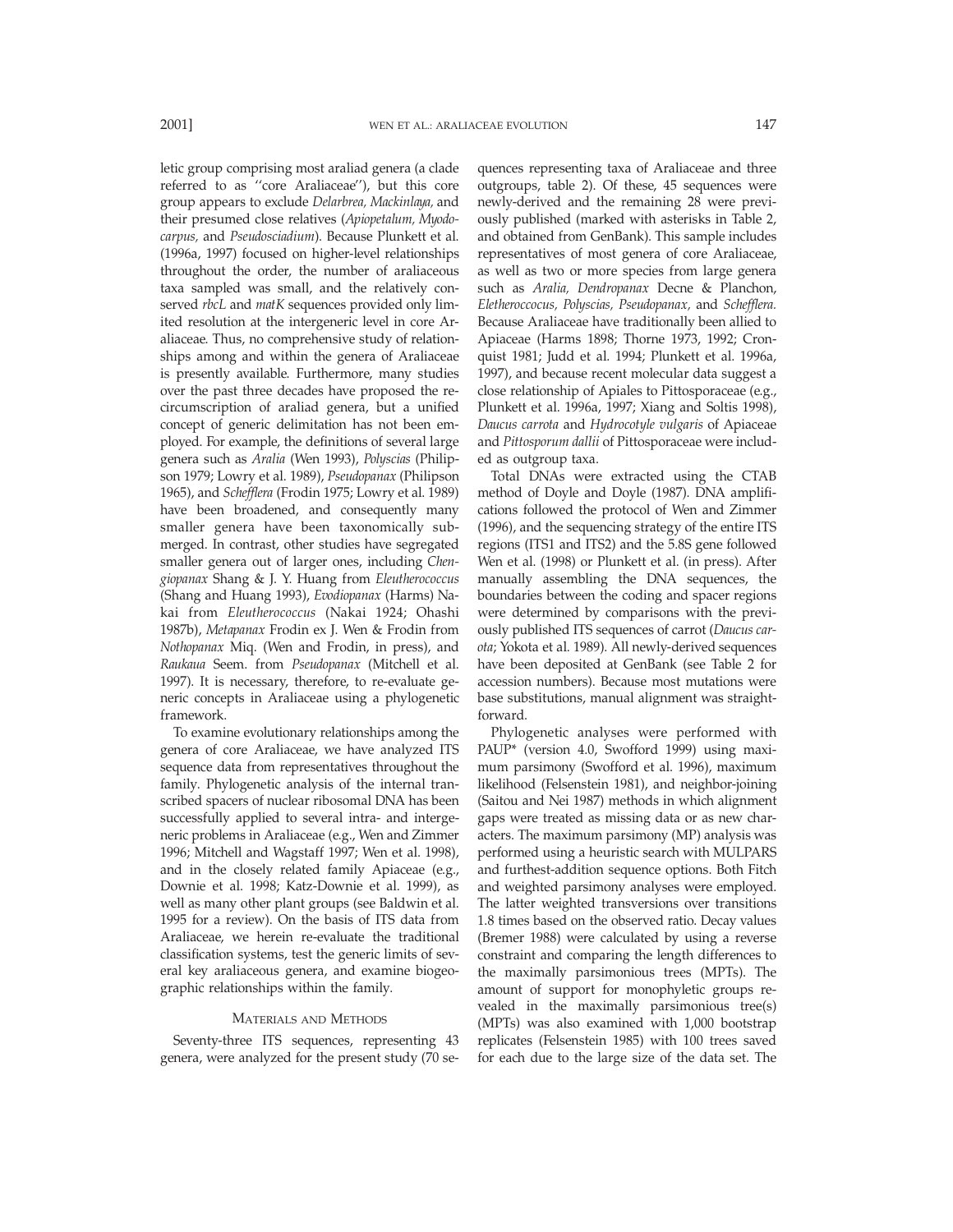| Species                                                 | Voucher                                    | Geographical origin                            | GenBank<br>accession |                   |
|---------------------------------------------------------|--------------------------------------------|------------------------------------------------|----------------------|-------------------|
| *Daucus carota L. (Apiaceae)<br>Outgroup                |                                            |                                                | X17534               |                   |
| *Pittosporum dallii Cheesem. (Pittosporaceae)           | V. Gamble & N. W. Nelson s.n. (CHR 500673) | New Zealand                                    | U63196               |                   |
| "Hydrocotyle vulgaris L. (Apiaceae)<br>Araliaceae       |                                            |                                                | AF077895             |                   |
| *Aralia apioides Hand.-Mazz.                            |                                            |                                                |                      |                   |
| Aralia chinensis L.                                     | J. Wen 1136 (CS)<br>J. Wen 1149 (CS)       | Yunnan, China<br>Hainan, China                 | AF242256<br>U66704   |                   |
| *Aralia hispida Vent.                                   | T. Philbrick s.n. (CS)                     | Connecticut, USA                               | U66925               |                   |
| Aralia humilis DC.                                      | J. Wen 4974 (CS)                           | Arizona, USA                                   | AF242230             |                   |
| *Aralia racemosa L.                                     | I. Wen 1071 (A)                            | Kentucky, USA                                  | U41675               |                   |
| *Aralia scopulorum Brandg.                              | I. Wen 565 (OS)                            | Baja California, Mexico                        | U66927               |                   |
| *Aralia spinosa L.                                      | J. Wen & H. Dong 976 (A)                   | Decatur Co., GA                                | U66928               |                   |
| *Arthrophyllum angustatum (Baill.) Philipson            | W. Lee s.n. (CHR 502518)                   | Riviere Bleue, New Caledonia                   | U63182               |                   |
| Astrotricha latifolia Benth.                            | R. O. Makinson 592M (CHR 452093)           | NSW, Australia                                 | U63189               |                   |
| *Astrotricha ledifolia D.C.                             | B.J. Lepschi 666 (CHR 484172)              | NSW, Australia                                 | U63190               |                   |
| Brassaia actinophylla Endl.                             | J. Wen 2477 (CS)                           | Cult. in Botanical Garden, University of Tokyo | AF242245             |                   |
| Brassaiopsis mitis Clarke                               | J. Wen 2476 (CS)                           | Cult. in Botanical Garden, University of Tokyo | AF242234<br>AF242235 | SYSTEMATIC BOTANY |
| Cephalaralia cephalobotrys                              | G.M. Plunkett 1519 (MO)                    | Queensland, Australia                          | AF229762             |                   |
| *Cheirodendron trigynum (Gaud.) A Heller                | T.G. Lammers & R. Holody 5677 (CHR)        | Maui, Hawaii                                   | U63183               |                   |
| Cuphocarpus aculeatus Decne. & Planchon                 | P.P. Lowry 5013 (MO)                       | Madagascar                                     | AF229737             |                   |
| Cussonia spicata Thunb.                                 | G.M. Plunkett 1341 (WS)                    | Africa                                         | AF229765             |                   |
| Dendropanax hainanensis (Merr. & Chun) Chun             | S. Shi 002 (SYS)                           | Cult. in South China Bot. Gard.                | AF242236             |                   |
| Dendropanax proteus (Champ.) Benth.                     | S. Shi 001 (SYS)                           | Cult. in South Cina Bot. Gard.                 | AF242237             |                   |
| Dendropanax trifidus (Thunb.) Makino                    | J. Wen 2461 (CS)                           | Cult. in Botanical Garden, University of Tokyo | AF242238             |                   |
| Dizygotheca elegantissima R. Viguier & Guillaumin       | J. Wen 2488 (CS)                           | Cult. in Fort Collins, CO                      | AF242239<br>AF242240 |                   |
| *Eleutherocococcus nodiflorus (W. W. Sm.) S. Y. Hu      | Plant 1976-6252                            | Royal Botanic Gardens, Kew                     | U63184               |                   |
| Eleutherococcus sessiliflorus (Rupr. & Maxim.) S. Y. Hu | J. Wen 3112 (CS)                           | lilin, China                                   | AF242252             |                   |
| Eleutherococcus simonii Schneid.                        | J. Wen 1150 (CS)                           | Yunnan, China                                  | AF242227             |                   |
| Euaraliopsis palmata (Roxb.) Hutch                      | J. Wen 3092 (CS)                           | Sichuan, China                                 | AF242250             | [Volume 26        |
|                                                         |                                            |                                                | AF242251             |                   |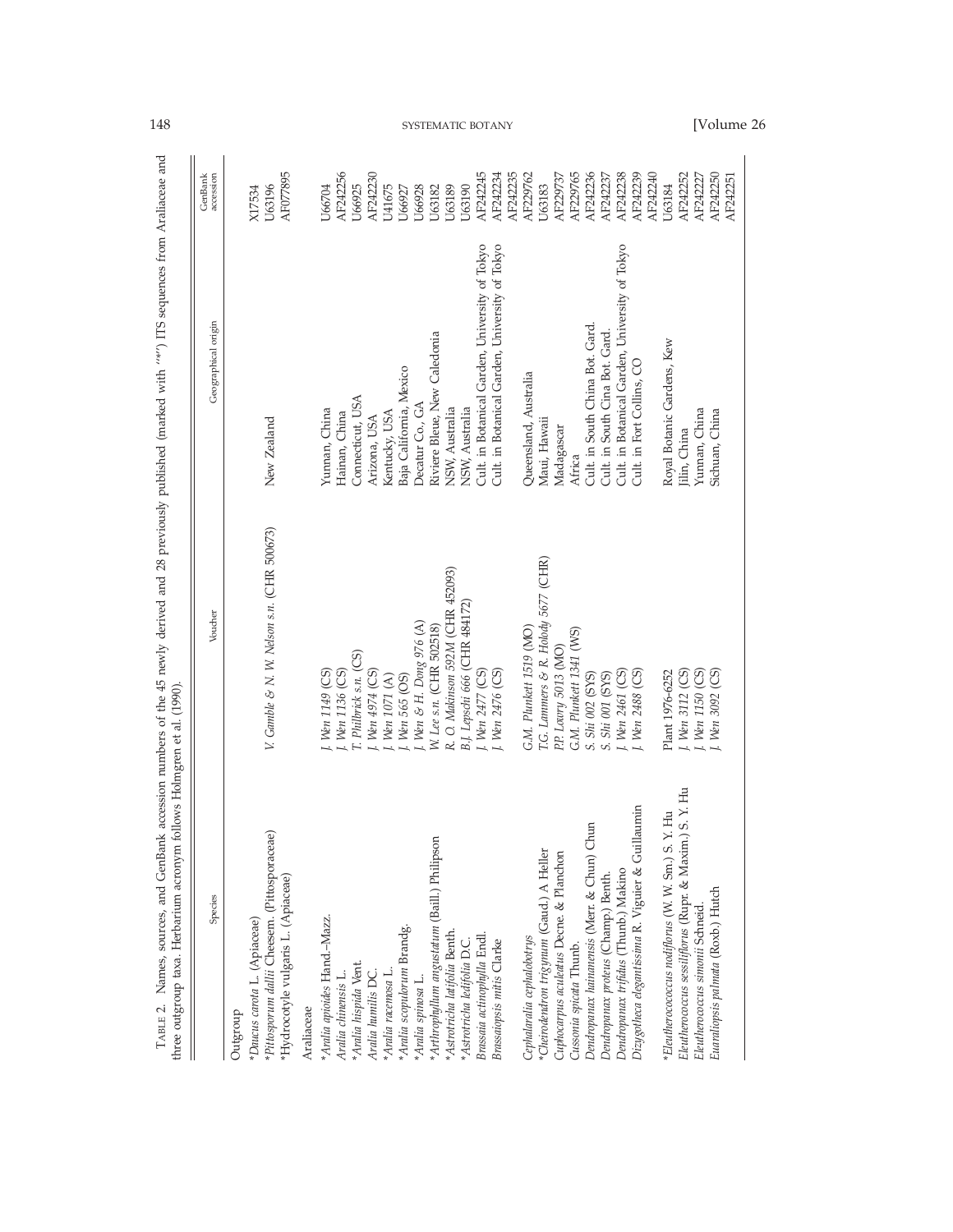| Species                                                                         | Voucher                                                      | Geographical origin                                                       | accession<br>GenBank    |
|---------------------------------------------------------------------------------|--------------------------------------------------------------|---------------------------------------------------------------------------|-------------------------|
| Evodiopanax evodiofolius (Franch.) Nakai                                        | I. Wen 3050 (CS)                                             | Yunnan, China                                                             | AF242228                |
| Fatsia japonica (Thunb.) Decne & Planch.                                        | A. Mitchell s.n. (CHR 502463)                                | Cultivated in Halswell, New Zealand                                       | U63193                  |
| Gamblea pseudoevodiaefolia                                                      | P.P. Lowry 4856 (MO)                                         | Vietnam                                                                   | AF229766                |
| Gastonia rodriguesensis                                                         | Acc#: 662-86.06150 (RBG Kew)                                 | Rodrigues, Mauritius (cultivated at Kew)                                  | AF229723                |
| *Hedera helix L.                                                                | P.N. Johnson 670 (CHR)                                       | Cult. in Otago, New Zealand                                               | U63186                  |
| Hedera helix L.                                                                 | 1. Wen 2481 (CS)                                             | Cult. in Fort Collins, CO                                                 | AF242241                |
| Heteropanax fragrans (Roxb.) Seem.                                              | I. Wen 2213 (CS)                                             | Cult. in South Bot. Garden                                                | AF242242                |
| *Kalopanax pictus (Thunb.) Nakai                                                | E. H. Wilson 1680                                            | Cult. in RBG Kew, Acc# 1913-5202                                          | U63187                  |
| Macropanax dispermus (Bl.) Ktze.                                                | P.P. Lowry 4940 (MO)                                         | Vietnam                                                                   | AF229767                |
| 'Meryta pauciflora Hemsl. ex Cheesem.                                           | W. Sykes 4655/CI (CHR)                                       | Cook Islands                                                              | <b>J63195</b>           |
| 'Meryta sinclairii (Hook. f.) Seem.                                             | A. Mitchell s.n. (CHR 500662)                                | Cult. Christchurch, New Zealand                                           | U63194                  |
| Metapanax davidii (Franch.) Frodin ex J. Wen & Frodin                           | 1. Wen 1409 (CS)                                             | Hubei, China                                                              | AF242233                |
| Metapanax delavaji (Franch.) Frodin ex J. Wen & Frodin                          | I. Wen 1217 (CS)                                             | Yunnan, China                                                             | AF242232                |
| Munroidendron racemosum (C.N. Forbes) Sherff                                    | G.M. Plunkett 1342 (WS)                                      | Cult. in MoBG 850020                                                      | AF229738                |
| Oplopanax japonicus (Nakai) Nakai                                               | 1. Wen 517 (CS)                                              | Cult. Nikko Botanical Garden                                              | AF242248                |
|                                                                                 |                                                              |                                                                           | AF242249                |
| Oreopanax echinops (Schlechtd.) Decne.                                          | F. Chiang 1278 (CS)                                          | Cult. in Mexico City, Mexico                                              | AF242229                |
| Osmoxylon geelvinkianum Becc.                                                   | G.M. Plunkett 1489 (MO)                                      | New Guinea                                                                | AF229727                |
| Osmoxylon novo-guinaensis (Scheff.) Becc.                                       | Acc#: 810791002                                              | (Nat'l Tropical Botanical Garden) New Guinea                              | AF229726                |
| *Panax ginseng C.A. Meyer                                                       | I. Wen 1250 (CS)                                             | Heilongjiang, China                                                       | <b>U41680</b>           |
| Panax trifolius L.                                                              | D. Kraner s.n. (CS)                                          | Mansfield, OH                                                             |                         |
| Pentapanx racemosus Seem.                                                       | Sino-Amer. Bot. Exp. 125 (US)                                | Yunnan, China                                                             | AF242253<br>AF242254    |
| Pentapanax plumosus (Li) Shang                                                  | I. Wen 3017 (CS)                                             | Yunnan, CHina                                                             | AF242255                |
| Polyscias australiana (F. v.M.) Philipson                                       | G.M. Plunkett 1500 (MO)                                      | Queensland, Australia                                                     | AF229688                |
| *Polyscias fruticosa Harms                                                      | Acc#: 1547/86                                                | Christchurch Botanical Gardens, New Zealand                               | U63191                  |
| Polyscias guilfoylei (Bull.) L. H. Bailey                                       | $I.$ Wen 68 (CS)                                             | Cult. in Fort Collins, Co                                                 | AF242246                |
| Polyscias lecardii (R. Viguier) Lowry                                           | P.P. Lowry 4754 (MO)                                         | New Caledonia                                                             | AF229701                |
| Polyscias mollis (Benth.) Harms                                                 | G.M. Plunkett 1507 (MO)                                      | Queensland, Australia                                                     | AF229705                |
| Polyscias sessiliflora                                                          | P.P. Lowry 4981 (MO)                                         | New Caledonia                                                             | AF229717                |
| *Pseudopanax arboreus (Murr.) Philipson                                         | A. Mitchell s.n. (CHR 500663)                                | Cult. in Lincoln, New Zealand                                             | U63165                  |
| Pseudopanax chathamicus Kirk                                                    | B. Molley s.n. (CHR 500669)                                  | Chatham Islands                                                           | U63166                  |
| *Pseudopanax linearis (Hook. f.) C. Koch<br>*Pseudopanax lessonii (DC.) C. Koch | A. Mitchell s.n. (CHR 502421)<br>P. Heenan s.n. (CHR 500668) | Christchurch Botanical Garden native section<br>Arthurs Pass, New Zealand | <b>J63178</b><br>U63177 |
|                                                                                 |                                                              |                                                                           |                         |

TABLE 2. Continued. TABLE 2. Continued.

# 2001] WEN ET AL.: ARALIACEAE EVOLUTION 149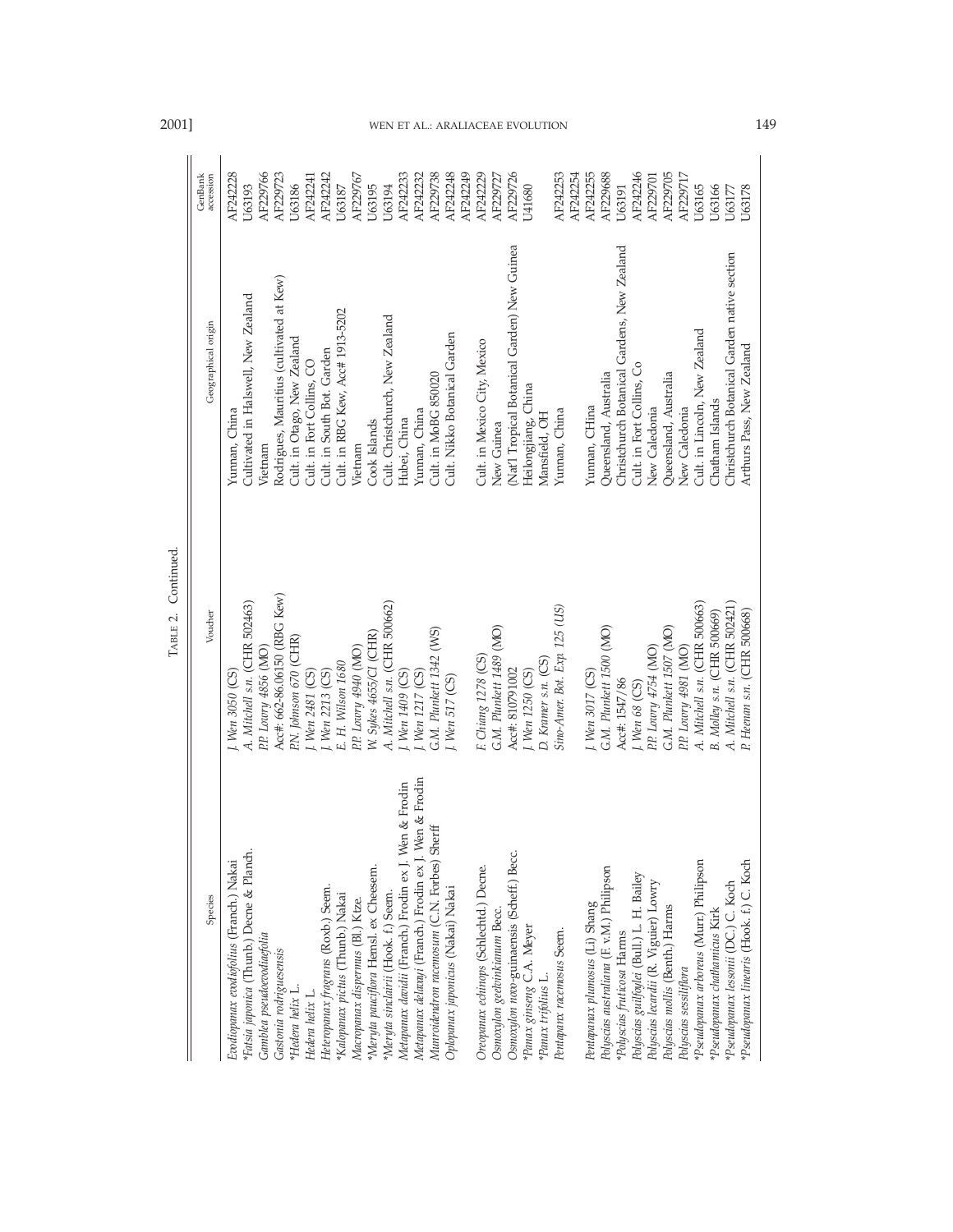| Species                                                         | Voucher                       | Geographical origin                           | GenBank<br>accession |
|-----------------------------------------------------------------|-------------------------------|-----------------------------------------------|----------------------|
| Raukaua anomalus (Hook.) A.D. Mitchell,<br>D. Frodin & M. Heads | Acc# 18225 (CHR 500664)       | Peel Forest Nursery, New Zealand              | U63164               |
| Reynoldsia sandwicensis A. Gray                                 | G.M. Plunkett 1359 (WS)       | Hawaii                                        | <b>LF229739</b>      |
| Schefflera arboricola Hayata                                    | I. Wen 2478 (CS)              | Cult. in Botanical Garden, Univ. Tokyo, Japan | AF242243             |
| Schefflera candelabra Baillon                                   | P.P. Lowry 4726 (MO)          | New Caledonia                                 | <b>AF229728</b>      |
| Schefflera digitata J. R. & J. G. Forst.                        | A. Mitchell s.n. (CHR 485642) | Cult. in Lincoln, New Zealand                 | J63188               |
| Schefflera gabriellae Baillon                                   | P. P. Lowry 4648 (MO)         | New Caledonia                                 | <b>AF229731</b>      |
| Schefflera hypoleucoides Harms                                  | P. P. Lowry 4920 (MO)         | Vietnam                                       | <b>LE229732</b>      |
| Schefflera minutistellata Merrill ex Li                         | S. Shi 11 (SYS)               | Cult. South China Bot. Garden                 | NF242244             |
| sciadodendron excelsum Griseb.                                  | F. Chiang s.n. (CS)           | Mexico                                        | <b>NF242231</b>      |
| Sinopanax formosana (Hayata) Li                                 | P.P. Lowry 4967 (MO)          | <b>Taiwan</b>                                 | <b>LF229768</b>      |
| Tetrapanax papyriferus (Hook.) K. Koch                          | A. Mitchell s.n. (CHR 502422) | Cult. in Halswell, New Zealand                | J63192               |
| letraplasandra havaiiensis A. Gray                              | G.M. Plunkett 1378 (WS)       | Hawaii                                        | AF229740             |
| Trevesia palmata Vis.                                           | G. Hao 901 (CS)               | Cult. in South China Bot. Garden              | LF242247             |
| Tupidanthus calyptratus J.D. Hook. & Thomson                    | G.M. Plunkett 1315 (WS)       | Cultivated at MO                              | AF229769             |
|                                                                 |                               |                                               |                      |

maximum likelihood (ML) analysis was performed with the input order of sequences randomized and the transition/transversion ratio set at 1.8. A neighbor-joining (NJ) tree was constructed using the Kimura two-parameter distance (Kimura 1980).

# RESULTS

*Characteristics of ITS Sequences of Araliaceae.* The combined length of the entire ITS region (ITS1, 5.8S, and ITS2) from taxa sampled throughout Araliaceae ranged from 600 to 612 bp. The ITS1 region was 218–224 bp in length, the 5.8S gene was 164– 166 bp, and the ITS2 region was 215–224 bp. Thirtytwo insertions or deletions (indels) were necessary to align the 72 sequences. Of these, 21 indels were located in the ITS1 region, two in the 5.8S gene, and nine in the ITS2 region. The indels ranged in length from 1 to 8 bp, but most were only 1–2 bp long and represented autapomorphies. The single 8-bp indel was a synapomorphic deletion detected in the ITS2 region of the two species of *Osmoxylon* Miq. Little length variation was observed in the 5.8S region, which was 164 bp long in 68 of the 73 sequences. Alignment of the sequences yielded a data matrix of 720 total characters, of which 248 were potentially parsimony informative. Treating gaps as missing data, the Kimura two-parameter distances ranged from 0.663–20.724% among the genera. The highest divergence was between *Gastonia rodriguensis* and *Pentapanax racemosus*; the lowest value was between *Eleutherococcus simonii* and *Kalopanax pictus.* In general, *Gastonia* was the most divergent of all taxa in Araliaceae, with distances ranging from 10.143 to 20.724%.

*Phylogenetic Analyses.* The parsimony analysis of the entire ITS region resulted in 14,580 maximally parsimonious trees (MPTs) with a total length of 1,267 steps, a consistency index (CI) of 0.487 (0.416 excluding uninformative characters), and a retention index (RI) of 0.599. The strict consensus of the MPTs is presented in Fig. 1. A parsimony analysis in which the alignment gaps were coded as additional binary characters generated over 10,000 MPTs with a total length of 1337 steps, a CI of 0.487 (0.413 excluding uninformative characters), and a RI of 0.594. Analyses in which gaps were treated either as missing data or as new characters generated very similar topologies, but the latter helped to resolve the positions of both *Fatsia* (sister to the clade of *Dendropanax*-*Hedera*-*Brassaiopsis*-*Oreopanax*-*Gamblea* and allies) and *Tetrapanax* (sister to the clade of *Heteropanax*-*Schefflera* and

TABLE 2. Continued.

TABLE 2. Continued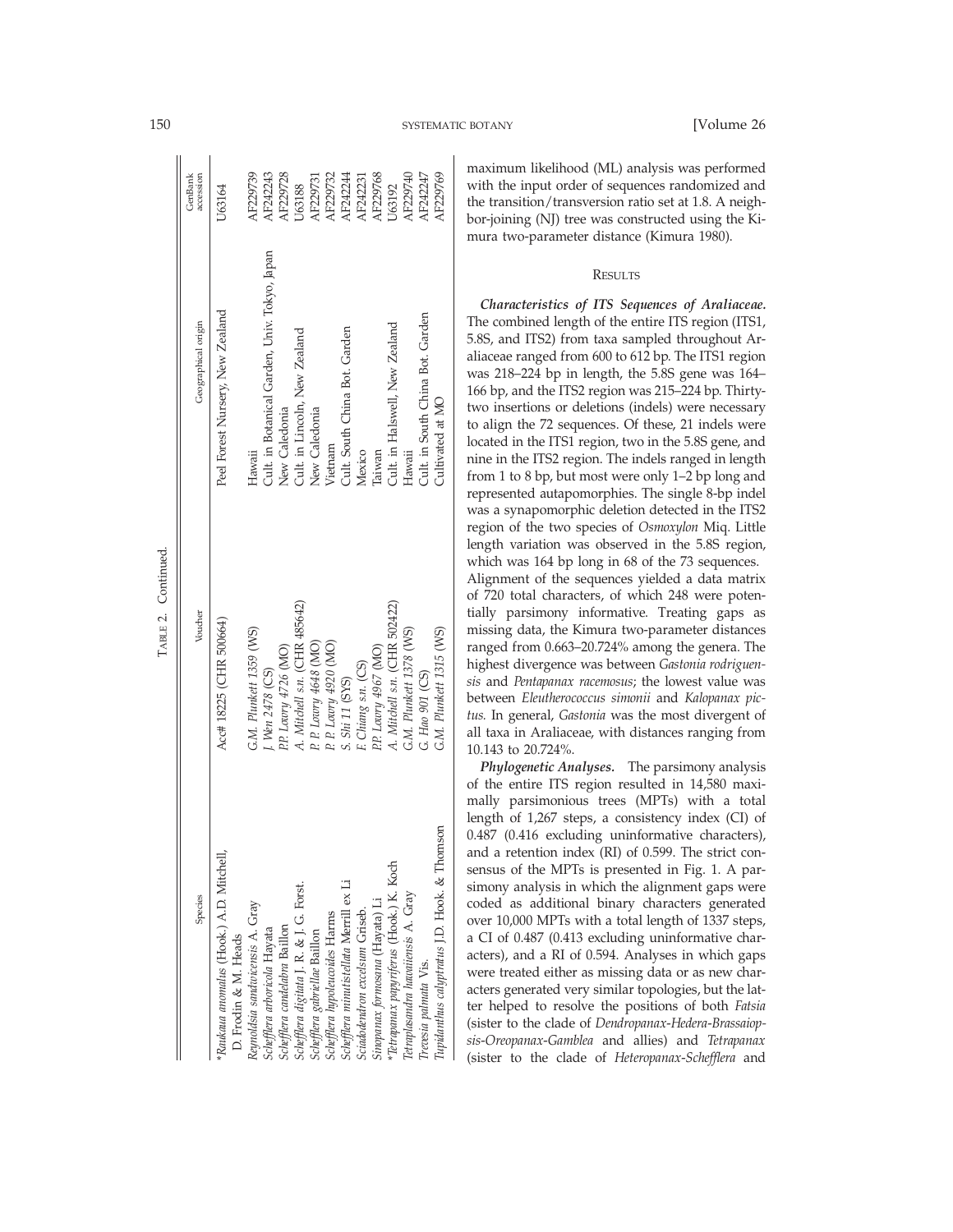

FIG. 1. The strict consenus tree of 14,580 maximally parsimonious trees (MPTs) of the core Araliaceae with the entire ITS sequences. The MPTs have 1267 steps, a CI of 0.487 (0.416 excluding uninformative characters), and a RI of 0.599. Taxa included in the broadly defined *Schefflera* are boldfaced. Numbers above lines are the decay indices and those below are bootstrap values in 1000 replicates, each with 100 trees.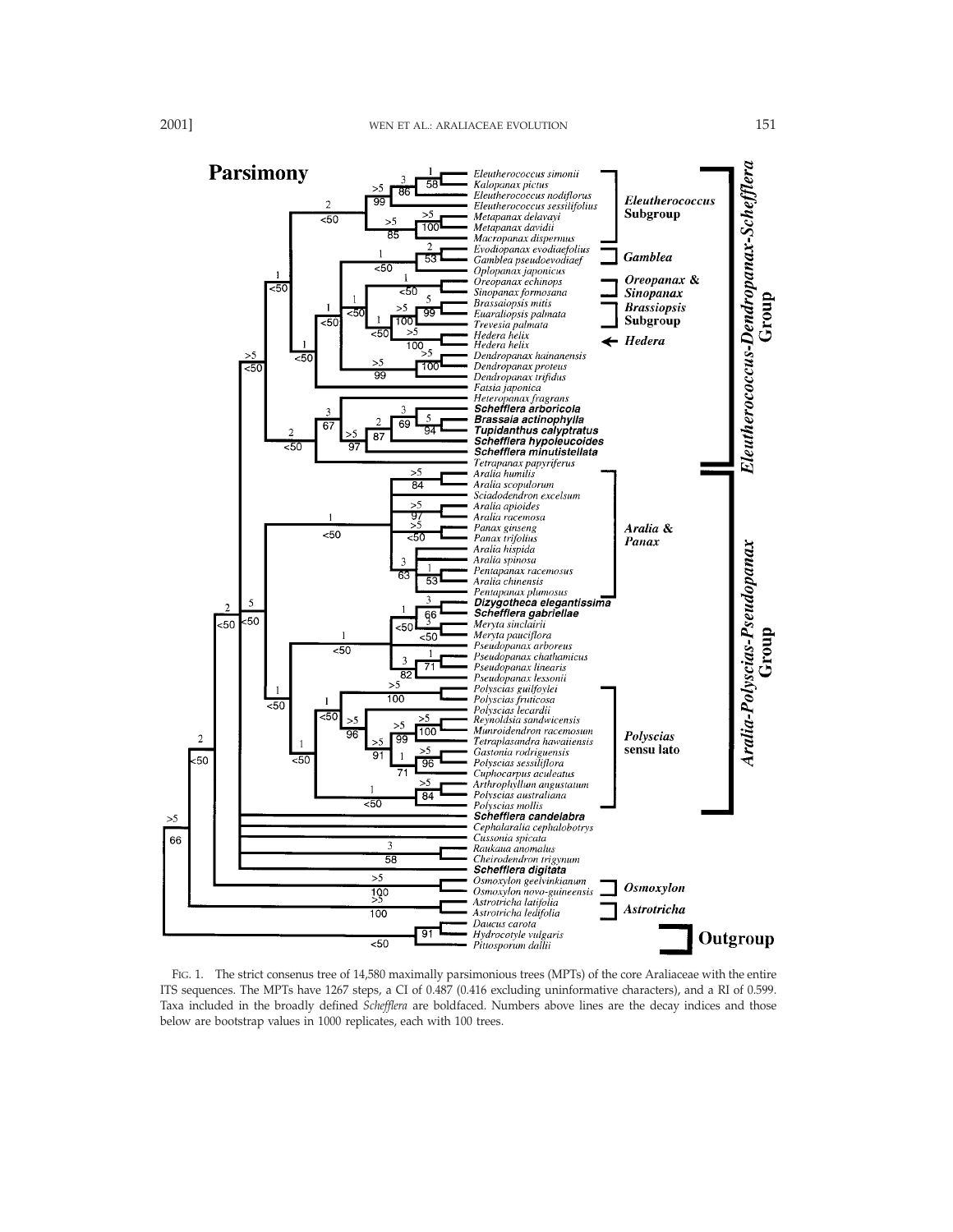close allies). In addition, the placement of the *Polyscias guilfoylei*—*P. fruticosa* clade differs between the two analyses. This clade is sister to the clade comprising *Polyscias, Gastonia, Reynoldsia* A. Gray and close allies when gaps were treated as missing data, but in the tree in which gaps were treated as additional characters, the *P. guilfoylei*—*P. fruticosa* clade is sister to a larger clade comprising not only *Polyscias, Gastonia,* and *Reynoldsia,* but also *Pseudopanax, Meryta* and their close allies. Lastly, a weighted parsimony analysis (weighting transversions over transitions 1.8 times based on actual estimates) for the entire data set generated over 10,000 MPTs with a total length of 1267 steps, a CI of 0.487 and a RI of 0.599. The topology of this analysis is very similar to that in which gaps were treated as new characters, differing only in the relative position of the *P. guilfoylei*-*P. fruticosa* clade.

Trees resulting from the neighbor-joining analysis (Fig. 2) and the maximum likelihood analysis (log likelihood of  $-7971.08$ ; Fig. 3) were largely congruent with the MPTs. There were, however, several notable differences, including the relative positions of *Osmoxylon* and *Astrotricha,* and the positions of *Fatsia japonica, Oplopanax japonicus, Schefflera candelabra, S. digitata,* and *Tetrapanax papyriferus* (cf. Figs. 1–3).

All trees resulting from the analysis of ITS sequences resolve two major clades, labeled the ''*Aralia*-*Polyscias*-*Pseudopanax* group,'' and the ''*Eleutherococcus*-*Dendropanax*-*Schefflera* group.'' The *Aralia*-*Polyscias*-*Pseudopanax* group includes *Aralia, Arthrophyllum* Blume, *Cuphocarpus* Decne & Planchon, *Gastonia, Meryta, Munroidendron* Sherff, *Panax, Pentapanax, Polyscias, Pseudopanax, Reynoldsia, Sciadodendron,* and *Tetraplasandra.* The *Eleutherococcus*-*Dendropanax*-*Schefflera* group includes *Brassaiopsis* Decne & Planchon, *Dendropanax, Eleutherococcus, Fatsia, Gamblea* C. B. Clarke, *Hedera, Heteropanax, Kalopanax, Macropanax, Metapanax, Oplopanax, Oreopanax, Schefflera, Sinopanax* H. L. Li, *Trevesia,* and *Tupidanthus.* The *Aralia*-*Polyscias*-*Pseudopanax* group may be further divided into two subclades: a mostly north temperate *Aralia*-*Panax* clade and the more or less tropical/subtropical *Polyscias*-*Pseudopanax* clade (although many *Pseudopanax* have a south-temperate to subtropical distribution). Excluded from both major clades, however, were a small number of taxa, including *Schefflera digitata, S. candelabra, Cussonia spicata,* the *Raukaua anomalus*—*Cheirodendron trigynum* clade, and *Cephalaralia cephalobotrys.* Relative to the major clades, these excluded species form either a polytomy or a basal grade. In all trees, *Astrotricha* and *Osmoxylon* form successive sister groups to all other species in core Araliaceae, but the precise placement of these two genera at the base of Araliaceae differs among the MP, NJ, and ML trees (see Figs. 1–3).

## **DISCUSSION**

*Phylogenetic Relationships in Araliaceae.* The most widely used classification of Araliaceae is that of Harms (1898; see Table 1), who divided Araliaceae into three tribes (Schefflereae, Aralieae, and Mackinlayeae) mostly on the basis of petal morphology and aestivation. Our sample included 27 of the 36 genera from Harms' tribe Schefflereae. Of the nine genera not sampled, eight have been transferred to larger genera [viz., *Boerlagiodendron* to *Osmoxylon* (Philipson 1976; Lowry 1989); *Crepinella* to *Schefflera* (Frodin 1975; Maguire et al. 1984), *Didymopanax* Decne & Planchon to *Schefflera* (Maguire et al. 1984; Frodin 1989); *Eremopanax* Baillon to *Arthrophyllum* (Philipson 1978a); *Hederopsis* to *Macropanax* (Philipson 1979); *Kissodendron, Nothopanax,* and *Sciadopanax* to *Polyscias* (Bernardi 1971; Philipson 1978b, 1979; Lowry 1989; see Table 1]. Apart from these, our sample lacked only *Plerandra.* In the trees based on ITS data, Schefflereae appears to be paraphyletic with regard to the four taxa sampled from tribe Aralieae.

Within tribe Aralieae, we sampled four of the 11 genera included by Harms (1898): *Aralia, Panax, Pentapanax,* and *Sciadodendron.* It is clear, however, that Harms' concept of tribe Aralieae was quite heterogeneous, for all but two (*Motherwellia* and *Harmsiopanax* Warb.) of the seven unsampled genera have now been excluded from core Araliaceae. For example, recent molecular data suggest that the largely New Caledonian genera *Delarbrea* and *Myodocarpus* (along with the New Caledonian endemic *Pseudosciadium*) form a clade within the order Apiales, but outside core Araliaceae (Plunkett et al. 1996a, 1997, and unpublished). *Stilbocarpa* presents a similar situation. This genus of three megaherb species is endemic to the subantarctic islands of New Zealand (Philipson 1965). Hooker (1853) originally referred these species to *Aralia,* and Harms (1898) placed *Stilbocarpa* in tribe Aralieae. A recent study based on ITS sequences, however, suggests that this genus is more closely related to *Schizeilema* (Hook. f.) Domin. and *Azorella* Lam. of Apiaceae (subfamily Hydrocotyloideae) than to any of the araliaceous genera (Mitchell et al. 1999). Lastly, *Aralidium* has been excluded from the order Apiales al-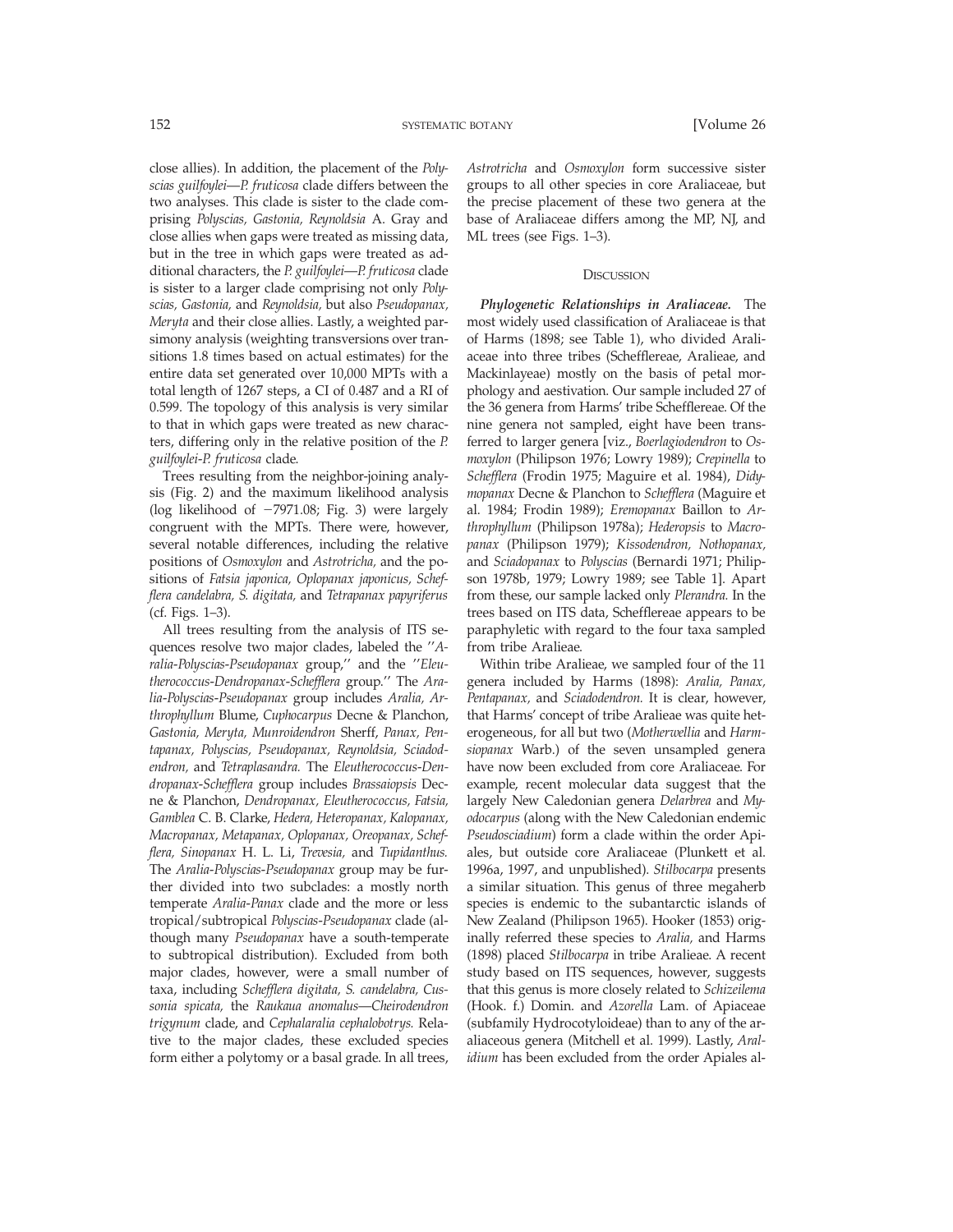

FIG. 2. The neighbor-joining tree of the core Araliaceae based on Kimura two-parameter distances.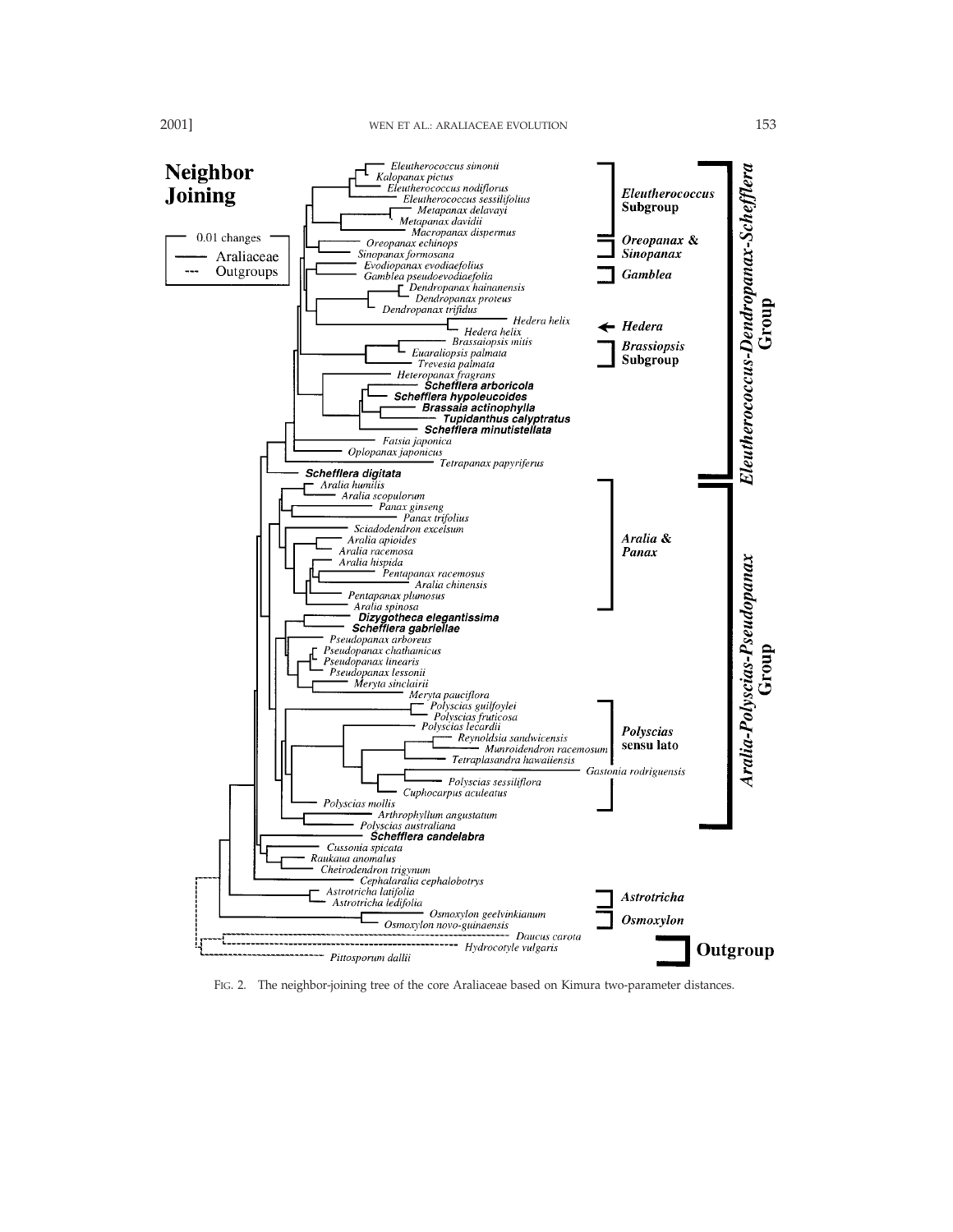154 SYSTEMATIC BOTANY [Volume 26]



FIG. 3. The maximum likelihood tree of the core Araliaceae constructed from the entire ITS sequences with a log likelihood of  $-7971.08$ . The numbers indicate branch length.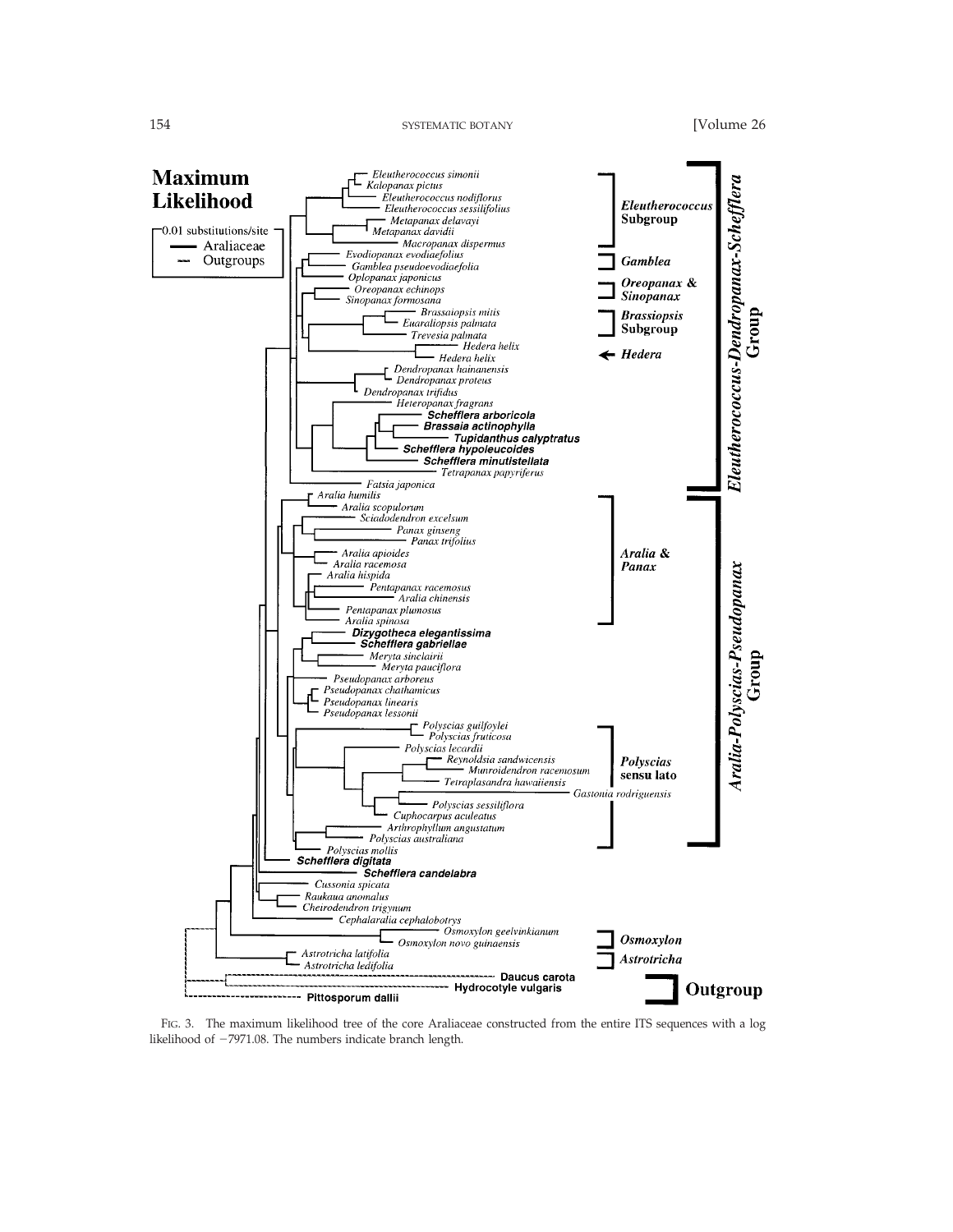together. This monotypic genus from western Malesia is now recognized as its own family, Aralidiaceae (Philipson and Stone 1980), or even its own order, Aralidiales (Takhtajan 1987). Recent studies based on *rbcL* data (Plunkett et al. 1996a; Xiang and Soltis 1998) suggest that *Aralidium* is allied to *Torricellia* DC., *Melanophylla* Baker, and *Griselinia* Forster & Forster f., which are the sister groups to the Apiales-Pittosporaceae clade. Apart from these excluded taxa, all of the genera sampled from tribe Aralieae in the present study form a monophyletic group (Figs. 1–3).

Lastly, tribe Mackinlayeae comprises just three genera: *Apiopetalum* (2 spp. from New Caledonia), *Mackinlaya* (5 spp. from east Malesia and the western Pacific), and *Pseudosciadium* (1 sp. from New Caledonia). All three, however, have been excluded from core Araliaceae on the basis of molecular data (Plunkett et al. 1996a, 1997, and unpublished). Because the focus of the present study is only the core group of Araliaceae, these excluded genera were not sampled herein; their placement within the order Apiales will be addressed in a subsequent study.

Emphasizing the inflorescence architecture and a few other characters including number of stamens, petal aestivation and shape, and endosperm morphology, Hutchinson (1967) recognized seven tribes in Araliaceae. This classification has been criticized by later Araliaceae workers such as Hoo and Tseng (1978), Frodin (1982), Tseng and Hoo (1982), Wen (1993), and Wen and Zimmer (1996) as being artificial, especially on the use of inflorescence structure as a delimiting character at the tribal level. Hutchinson (1967) treated all taxa with racemose or spicate inflorescence in his tribe Cussonieae, which consists of *Agalma* Miq. (= *Schefflera*), *Botryopanax* Miq. (5 *Polyscias*), *Cussonia, Gelibia* Hutch. (5 *Polyscias*), *Munroidendron*, and *Parapentapanax* Hutch. (= *Pentapanax*). The ITS phylogeny clearly suggests that taxa of tribe Cussonieae form a polyphyletic group (Figs. 1–3).

*Phylogeny and Taxonomic Status of Araliad Genera.* THE POLYPHYL OF *SCHEFFLERA*. The largest genus in core Araliaceae is *Schefflera,* and recent taxonomic treatments of the genus (Frodin 1975, 1986, 1989; Maguire et al. 1984; Lowry et al. 1989) have placed several other genera (e.g., *Brassaia* Endl., *Didymopanax, Dizygotheca, Sciadophyllum* P. Br., and *Tupidanthus*) under its synonymy. Typified by *S. digitata* (from New Zealand; see Frodin 1975), *Schefflera* is presently defined as all araliads with (1) once palmately compound leaves; (2) fused stipules extending into an appendage at the base of the petiole; (3) panicles that have ultimate inflorescences of umbels, capitula, racemules, or spicules; (4) the absence of pedicel articulations; (5) ovaries with 2–5 (or sometimes more) locules; and (6) no prickles or arms on the vegetative organs (Frodin 1975, 1986, 1989). *Schefflera* now includes  $\sim$  650 species of tropical and warm temperate trees, shrubs, lianas and epiphytes. Harms (1898) originally divided *Schefflera* into two sections: sect. *Cephaloschefflera* Harms (species with sessile flowers) and sect. *Euschefflera* (= sect. *Schefflera*; species with pedicellate flowers), but various other classifications of the genus have also been proposed (e.g., Viguier 1909; Hoo and Tseng 1965, 1978; Shang 1984).

In addition to the six species listed as *Schefflera* in Table 2 (and Figs. 1–3), our sample also included representatives of three additional genera often placed under synonymy with *Schefflera* (viz., *Brassaia, Dizygotheca,* and *Tupidanthus*; see Lowry et al. 1989). Even on the basis of this limited sampling, ITS data suggest that *Schefflera* is polyphyletic. The position of the type species, *Schefflera digitata,* is not well resolved in the MPTs, but it forms one of five clades in an unresolved polytomy toward the base of the core Araliaceae clade (Fig. 1). In the NJ tree, *Schefflera candelabra* is placed in a subclade with *Cussonia*, *Raukaua*, and *Cheirodendron*, whereas *Schefflera gabriellae* and *Dizygotheca elegantissima* form a small clade with species of *Mertya* and *Pseudopanax.* Lastly, *Schefflera arboricola*, *S. minutistellata*, *S. hypoleucoides*, *Brassaia actinophylla*, and *Tupidanthus calyptratus* form a subclade within the larger *Eleutherococcus*-*Dendropanax*-*Schefflera* clade. These results confirm that segregate genera such as *Tupidanthus* and *Brassaia* are closely related to various species presently assigned to *Schefflera,* but this broadly-defined genus appears to comprise no fewer than four different and well-separated evolutionary lineages in core Araliaceae, a result that is congruent with the polymorphic pollen morphology of this genus (Tseng and Shoup 1978). The circumscription of *Schefflera* should be re-evaluated using a phylogenetic framework with both molecular and morphological characters.

THE PLACEMENT OF *HETEROPANAX.* The genus *Heteropanax* comprises approximately five species from southern Asia and China, and is characterized by bicarpellate ovaries, divided styles, and leaves that are 2–5 times pinnately compound. The phylogenetic position of this genus has, however, been controversial. Seemann (1868) placed it alongside Brassaiopsis, Cussonia, Macropanax, Sciadopanax (=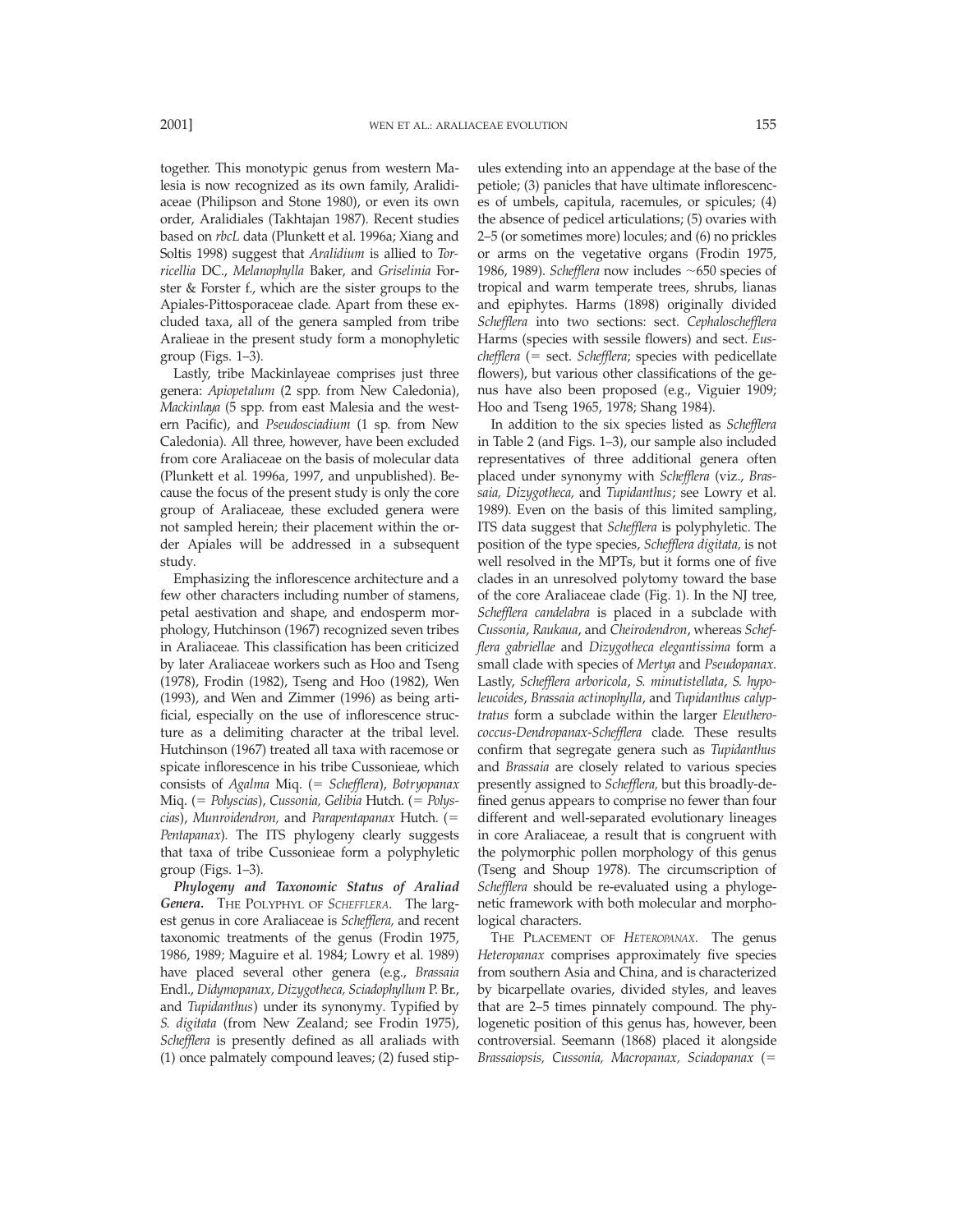*Polyscias*), and *Sphaerodendron* Seem. (= *Cussonia*) in his tribe Cussonieae because these taxa all share bicarpellate ovaries, ruminate albumen, and an equal number of stamens and petals. Harms (1898) assigned *Heteropanax* to his broadly defined tribe Schefflereae, regarding it as a close relative of *Cussonia* and *Schefflera.* Hutchinson (1967), however, treated it in his tribe Hedereae along with the following genera: Arthrophyllum, Boninofatsia Nakai (= *Fatsia*), *Brassaiopsis, Euaraliopsis* Hutch., *Gamblea, Hedera, Hederopsis* (5 *Macropanax*), *Macropanax, Neocussonia* Hutch. (5 *Schefflera*), *Oreopanax,* and *Wardenia* King (5 *Brassaiopsis*), on the basis of stamen number (equal to petal number), petals characters (unclawed, with valvate aestivation), inflorescence structure (simple or compound umbels or heads, often paniculately or racemosely arranged), and ruminate endosperm. Hoo and Tseng (1978) treated *Heteropanax* in their tribe Tetraplasandreae along with many other araliaceous genera with pinnately compound leaves (such as *Polyscias*). More recently, Shang and Callen (1988) proposed a close relationship of *Heteropanax* to *Aralia* and *Panax.* In the ITS trees (Figs. 1–3), *Heteropanax* is sister to one of the *Schefflera* subclades (viz., *S. arborica*, *S. hypoleucoides*, *S. minutistellata*, *Brassaia actinophylla*, and *Tupidanthus calyptratus*) within the *Eleutherococcus*-*Hedera*-*Schefflera* group, and is well separated from *Polyscias* and the other genera of Hoo and Tseng's tribe Tetraplasandreae (which are all placed in the *Aralia*-*Polyscias*-*Pseudopanax* clade in the ITS trees). The disparity between the morphological characters of *Heteropanax* and those of the *Schefflera* subclade suggests that additional work is needed to address relationships among these taxa.

THE PARAPHYLY OF *POLYSCIAS*. In Araliaceae, *Polyscias* is second only to *Schefflera* in number of species, with  $\sim$ 130 species mostly from the paleotropics. *Polyscias* was broadly defined by Philipson (1978b, 1979) as comprising those araliads with pinnately compound leaves and articulated pedicels. Treating the Malesian species, Philipson (1978b, 1979) divided the genus into five sections based on morphology of stipules and inflorescences. The present study included ITS sequences from six species of *Polyscias,* but even with this limited sampling, the ITS trees do not support a broad circumscription of this genus. Instead, *Polyscias* appears to form a paraphyletic group within the *Aralia*-*Polyscias*-*Pseudopanax* clade. No fewer than six other genera (viz., *Arthrophyllum, Cuphocarpus, Gastonia, Munroidendron, Reynoldsia,* and *Tetraplasandra*) would have to be submerged within *Polyscias* to render it monophyletic.

Within this very broad *Polyscias* clade, *Reynoldsia, Munroidendron, Tetraplasandra, Gastonia, Polyscias sessilifolia,* and *Cuphocarpus* form a well supported subclade. Morphological and geographic evidence have been used to suggest a close relationship among *Gastonia, Munroidendron, Reynoldsia,* and *Tetraplasandra,* a subject discussed in depth by Philipson (1970b), who also noted a close alliance of this complex to *Polyscias.* ITS data confirm a close relationship among all these taxa, and a more detailed treatment of this finding will be addressed in a subsequent publication (G. M. Plunkett and P. P. Lowry, unpublished).

THE POSSIBLE RELATIONSHIP OF *SINOPANAX* TO *OR-EOPANAX. A sister-group relationship between the monotypic Sinopanax* and the much larger genus *Oreopan* $ax$  ( $\sim$ 80 species) is suggested by all three analyses of ITS sequence data (MP, NJ, and ML; see Figs. 1– 3). *Sinopanax formosana* is endemic to Taiwan and was originally described by Hayata (1908) as *Oreopanax formosana.* Li (1949) segregated this species to establish a monotypic genus on the basis of its capitate inflorescences. With *Sinopanax formosana* excluded, the remaining ~80 species of *Oreopanax* are found only in Central and South America (although fossil evidence suggests that *Oreopanax* was also once distributed in North America; Dilcher and Dolph 1970). Both genera share palmately-lobed simple leaves, large terminal panicles of small capitate inflorescences, bilocular ovaries, and ruminate endosperm. Additional data are needed to explore the disjunct biogeographic relationship between the Asiatic *Sinopanax* and the neotropical *Oreopanax,* and to assess the taxonomic status of these two genera.

THE PROBLEM OF *PANAX* AND *I*TS *R*ELATIONSHIP TO *ARALIA.* The problem of circumscribing the genus *Panax* has resulted in great confusion regarding its phylogenetic position within the family. First described by Linnaeus (1735) in his *Systema Naturae, Panax* initially included just two species, *P. quinquefolius* L. and *P. trifolius* (Linnaeus 1753); shortly thereafter, *P. fruticosus* L. was added (Linnaeus 1763). However, Linnaeus' (1754) concept of *Panax* (based mostly on floral morphology) was so broadly defined that it would include most species currently placed in Araliaceae. Consequently, later workers (e.g., de Candolle 1830) referred many additional species to this genus, leading Seemann (1868: 52) to regard *Panax* as ''one of the great lumber-rooms of our science.'' Seemann (1868) thus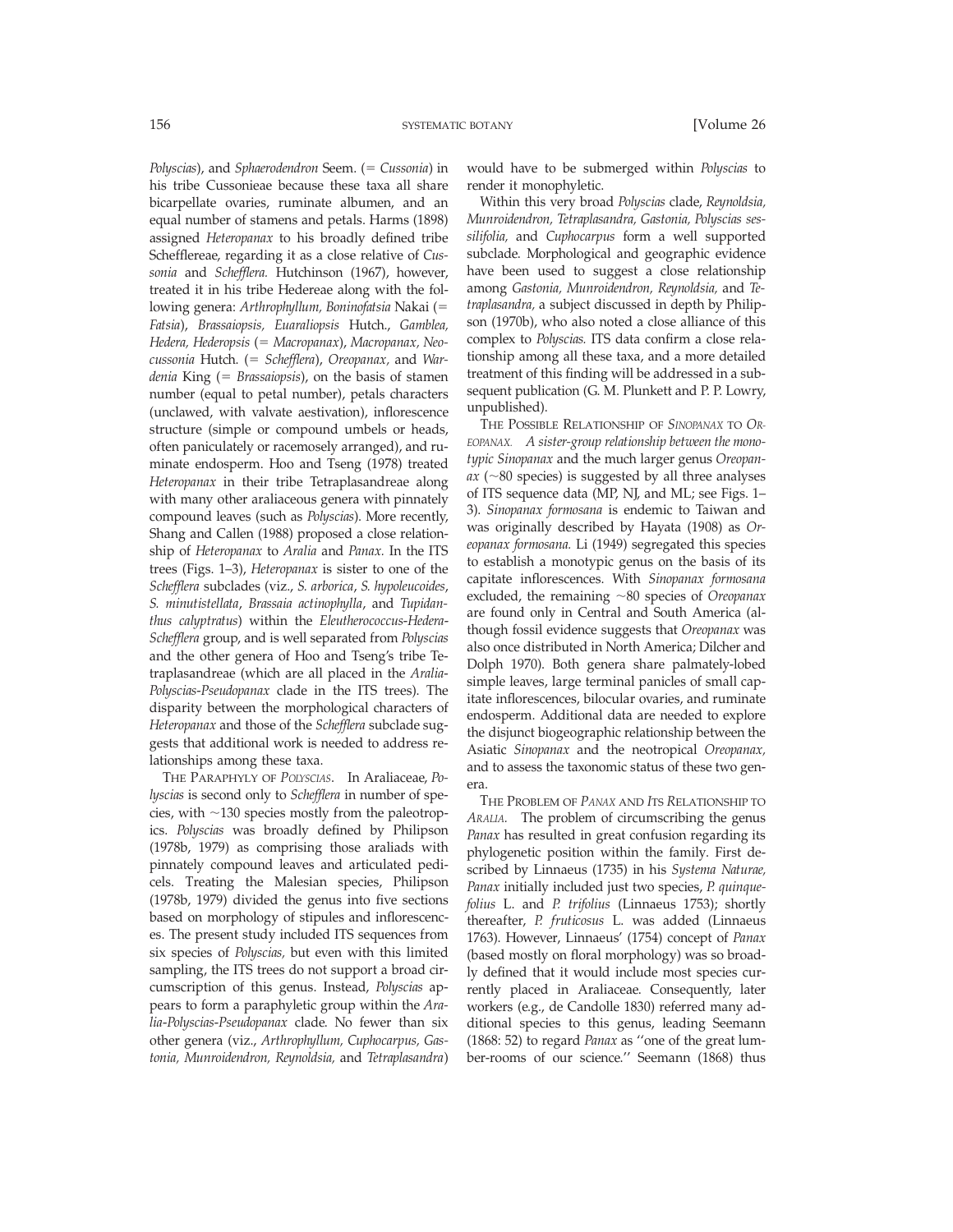narrowed the delimitation of *Panax* to include only the species closely related to *P. quinquefolius* and *P. trifolius*. Harms (1897), discussing the morphology and taxonomic history of *Panax,* followed Seemann's generic concept, and Britton and Brown (1913) designated *Panax quinquefolius* as the type species.

In several systems, such as those by Decaisne and Planchon (1854), Bentham and Hooker (1867), and Clarke (1879), *Panax* (as typified by *P. quinquefolius*) has been submerged within *Aralia.* Confusingly, Bentham and Hooker (1867) placed the ginsengs (e.g., *Panax quinquefolius*) in *Aralia,* but recognized a quite distinct genus ''*Panax*'' that included species currently fitting the generic concept of *Polyscias* (with a woody habit and valvate aestivation). Bentham and Hooker thus treated *Aralia* (with imbricate petals) and their ''*Panax*'' in different tribes. Hutchinson (1967) also treated them in different tribes, but to add to the confusion, his ''*Panax*'' included both the herbaceous ginsengs (true *Panax* as typified by *P. quinquefolius*) and the woody species that are now placed in *Polyscias* (Philipson 1951).

Harms (1897) and Hoo (1961) regarded *Panax* as derivatives of an herbaceous *Aralia.* Hoo (1961) also suggested that *Panax* may have been derived from *Acanthopanax* (5 *Eleutherococcus*). Wen (1993), Wen and Zimmer (1996), Wen and Nowicke (1999) have argued on the basis of morphological, molecular, and pollen-ultrastructural data that the closest relative of *Panax* may be *Aralia,* a finding supported by the present ITS analysis (albeit weakly; decay value  $= 1$ ) (Figs. 1–3). Indeed, the only major difference between the two genera lies in their leaf architecture (palmately compound in *Panax* vs. bior tripinnately compound in *Aralia*) and carpel number (2–3 in *Panax* vs. 5–8 in *Aralia*), but Wen (1993) regarded these characters as evolutionarily labile in Araliaceae (e.g., 4–5-locular ovaries are not uncommon in *Panax* as developmental abnormalities; J. Wen, pers. obs.). In contrast, *Panax* and *Aralia* share many features, including imbricate floral aestivation, uniform endosperm, and similar pollen morphology and ultrastructure. Eyde and Tseng's (1971) study of floral vasculature and the combined *rbcL*–*matK* study of Plunkett et al. (1997) provide further evidence of a close relationship between these two genera.

THE RELATIONSHIP BETWEEN *MACROPANAX* AND *METAPANAX*. *Metapanax* is a newly-established genus of two species (*M. davidii* and *M. delavayi*) from China and Vietnam (Frodin 1992; Wen and Frodin, in press). The Chinese species of *Metapanax* were previously included in *Nothopanax* (Hoo and Tseng 1978; Shang 1985a), a genus now submerged within *Polyscias* (Lowry et al. 1989). Philipson (1965) included these Chinese species of ''*Nothopanax*'' (i.e., *Metapanax*) within *Pseudopanax,* but Hoo and Tseng (1978) suggested a close relationship to *Merrilliopanax* H. L. Li. In our sample, we were able to sample both species of *Metapanax* and several species each of *Pseudopanax* and *Polyscias,* but unfortunately no representatives of *Merrilliopanax* could be included. Given this sampling limitation, the resulting ITS trees suggest that the two species *Metapanax* are most closely related to *Macropanax* (Figs. 1–3), and not to either *Pseudopanax* or *Polyscias.*

This result is well supported by morphological evidence. The two species of *Metapanax* are clearly differentiated from both *Pseudopanax* and *Nothopanax*/*Polyscias. Metapanax* differs from *Pseudopanax* in inflorescence architecture and breeding systems (Mitchell et al. 1997; Wen and Frodin, in press). The species of *Metapanax* are hermaphrodite with terminal umbels arranged racemosely, whereas the species of *Pseudopanax* are dioecious and have terminal umbels arranged in umbellate clusters. The two genera are also distinct geographically: *Metapanax* occurs in central and southwestern China and Vietnam, whereas *Pseudopanax* is native to New Zealand, Tasmania, New Caledonia, and Chile. Although the definition of *Polyscias* (including *Nothopanax*) remains poorly-defined at present, *Metapanax* is easily distinguishable from most species of *Polyscias* on the basis of leaf architecture (simple or palmately compound in *Metapanax,* vs. pinnately compound in *Polyscias,* Stone 1965). Lastly, the relationship between *Metapanax* and *Macropanax* suggested by the ITS trees is supported by the shared presence of evergreen leaves, mostly dentate leaflet margin, paniculately arranged umbel inflorescence, hermaphrodite flowers, and a 5-carpellate ovary. The two genera can, however, be distinguished by their different endosperm types (uniform in *Metapanax,* ruminate in *Macropanax*), the division of styles (divided in *Metapanax,* undivided in *Macropanax*), and fruit shape (somewhat flattened in *Metapanax,* globose to subglobose in *Macropanax*) (Shang 1985b).

THE *BRASSAIOPSIS*—*EUARALIOPSIS*—*T*REVESIA SUBCLA-DE. Species now placed in *Euaraliopsis* were originally included in *Brassaiopsis* Decne & Planchon. Hutchinson (1967), however, established *Euaraliopsis* to accommodate those taxa with simple, lobed leaves; the remaining species of *Brassaiopsis* all have palmately-compound leaves. The two genera do, however, share many characteristics, including un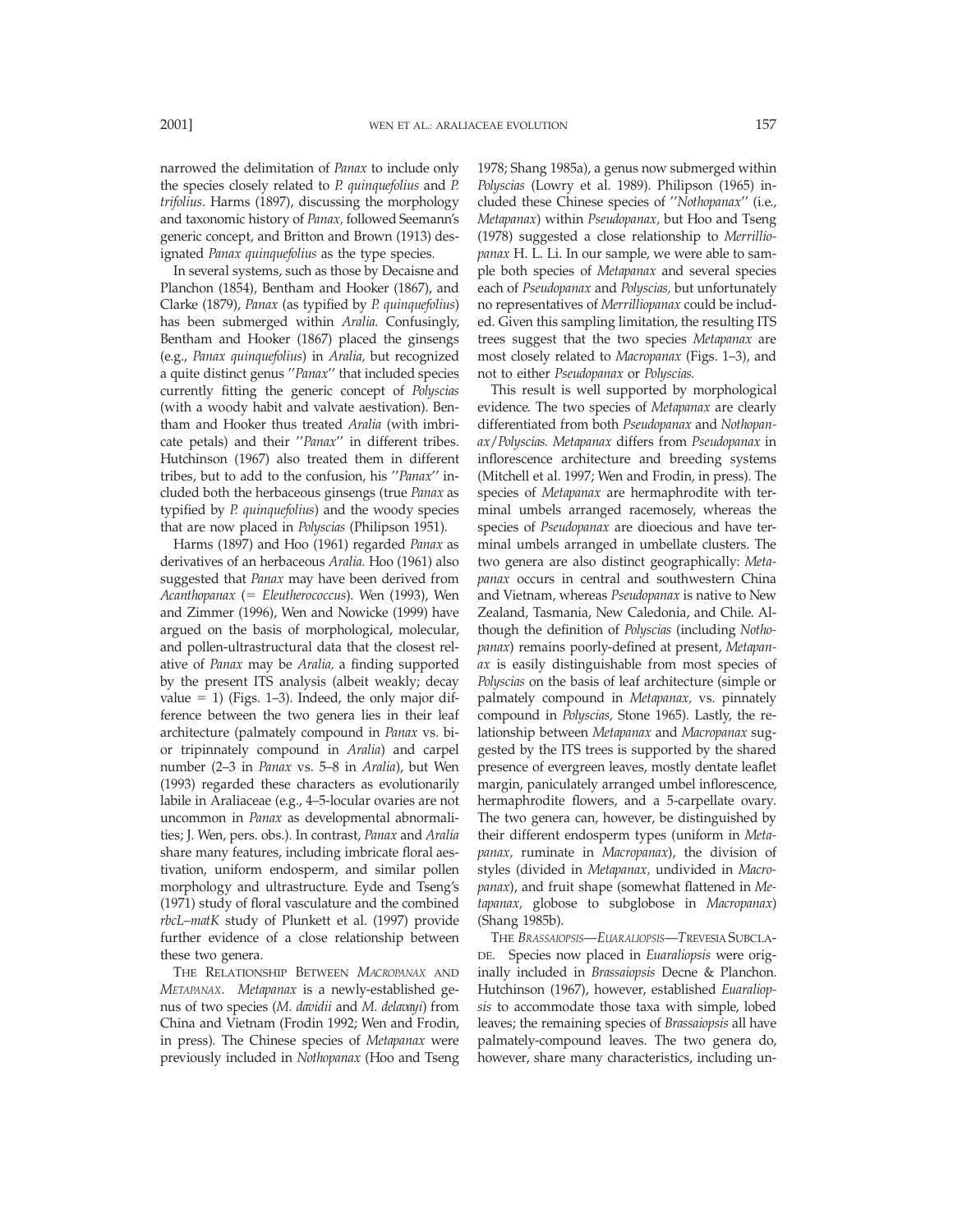jointed pedicels, bilocular ovaries, undivided stigmas, and ruminate endosperm. Hoo and Tseng (1978) accepted the generic status of *Euaraliopsis,* but other workers (e.g., Philipson 1979; Shang 1985c; Hô 1993) treated it under the synonymy of *Brassaiopsis.* Hoo and Tseng (1978) suggested that *Euaraliopsis* may be closely related to *Trevesia* because the leaf lobes of both genera sometimes have pseudopetiolules (see Hoo and Tseng 1978, pl. 1, f. 7), and that *Brassaiopsis* was perhaps related to or a derivative of *Schefflera.* Tseng and Hoo (1982) suggested that *Trevesia,* with its 5-locular ovary, was more ''primitive'' than *Euaraliopsis.* Philipson (1979) argued that dividing *Brassaiopsis* into two genera: *Brassaiopsis* s. str. and *Euaraliopsis* fragmented a coherent assemblage. Philipson (1979) also suggested a possible close relationship between *Brassaiopsis* s.l. and *Trevesia* based on their similar vegetative characters. *Brassaiopsis* s.l. and *Trevesia* can, however, be distinguished by *Trevesia*'s more massive inflorescences and its ovaries with more locules (5 vs. 2). The ITS trees confirm a close relationship among these three or two genera, suggesting that *Brassaiopsis, Euaraliopsis,* and *Trevesia* form a well supported clade (decay index  $= 5$ ). The generic status and delimitation of *Brassaiopsis, Euaralipsis,* and *Trevesia,* however, need to be carefully examined.

THE PLACEMENT OF *HEDERA.* The genus *Hedera*, and in particular *H. helix* (English ivy), is wellknown for its horticultural importance. It comprises 8–12 species from Eurasia, but its taxonomy is highly problematic. The species of *Hedera* are evergreen climbers with heteroblastic foliage in which the juvenile and adult leaves vary within individuals in terms of leaf shape, size, and lobing. They have paniculate umbels, unjointed pedicels, polygamous flowers, valvate aestivation, 5-locular ovaries, and ruminate endosperm. Previous workers (e.g., Harms 1898; Hoo 1961; Shang and Callen 1988) have generally regarded *Hedera* as a closely related to or derived from *Dendropanax,* and this close relationship is supported by the NJ tree of the ITS phylogeny (Fig. 2). The MP and ML trees do suggest that *Hedera* is closely related to *Dendropanax,* but it may be closer to the *Brassaiopsis*—*Euaraliopsis*—*Trevesia* clade (cf. Figs. 1, 3). The phylogenetic position of *Hedera* needs to be explored with additional datasets.

Our sampling included two accessions of *Hedera helix,* both from cultivation. Pairwise comparison of the ITS sequences from these two accessions was 1.0%. Morphologically, *Hedera helix* is a highly variable species, especially with regard to leaf shape (Stace 1993). The relatively high level of infraspecific variation (in terms of both morphology and the ITS sequences) suggests the need for a careful taxonomic evaluation of the species.

*ELEUTHEROCOCCUS* AND PUTATIVE RELATIVES. *Eleutherococcus* (often known under its synonym *Acanthopanax*) is a relatively large and diverse genus with 31 species endemic to Asia (Ohashi 1987a; Kim 1997), and delimitation of this genus remains controversial. Morphologically, *Eleutherococcus* includes shrubs with 5-merous flowers, 2–5 carpels, and prickles on the leaves, petioles, or twigs. Harms (1918) also included *Kalopanax* within *Acanthopanax* (i.e., *Eleutherococcus*), but later workers (e.g., Hoo and Tseng 1978; Lee 1993; Ohwi 1984; Shang 1985a; Ohashi 1994) have generally recognized *Kalopanax* as distinct. Mitchell and Wagstaff's (1997) study of morphology and ITS data confirmed Harms' earlier treatment, and this finding is supported by the present (broader) analysis ITS data from throughout Araliaceae. Moreover, sister to this *Eleutherococcus*— *Kalopanax* group is the clade comprising *Macropanax* and *Metapanax.* These four genera are similar in both inflorescence structure and floral morphology, but the two subclades may also be clearly differentiated: *Eleutherococcus* and *Kalopanax* are deciduous and generally have prickles on the stem, whereas *Macropanax* and *Metapanax* are evergreen and unarmed.

Another potential ally of *Eleutherococcus* is the genus *Gamblea* (3 species), which is now thought to include *Evodiopanax* as well (e.g., Mabberley 1997); nomenclatural transfers to *Gamblea,* however, have not yet been formally made. *Gamblea* was first described by Clarke (1879) on the basis of the Himalayan species *G. ciliata* C. B. Clarke. *Evodiopanax,* often treated under synonymy with *Eleutherococcus* (e.g., Harms 1898, 1918; Hoo and Tseng 1978; Ohwi 1984), was originally defined by Nakai (1924) based on material from Japan. Although Kim (1997) recently retainted the generic status of *Evodiopanax* (including within it four species from eastern to southeastern Asia), these species share with *Gamblea* many features, including the presence of long and short shoots, polygamo-dioecious flowers, a 4– 2-locular ovary, and the lack of prickles. The erection of two distinct genera to accommodate such a homogeneous group of species is likely due to regional treatments lacking a more broadly-based geographical perspective. In the present study, two species from this group were sampled, *Gamblea pseudoevodiaefolia* and *Evodiopanax innovans*. The ITS trees (cf. Figs. 1–3) confirm the close relationship of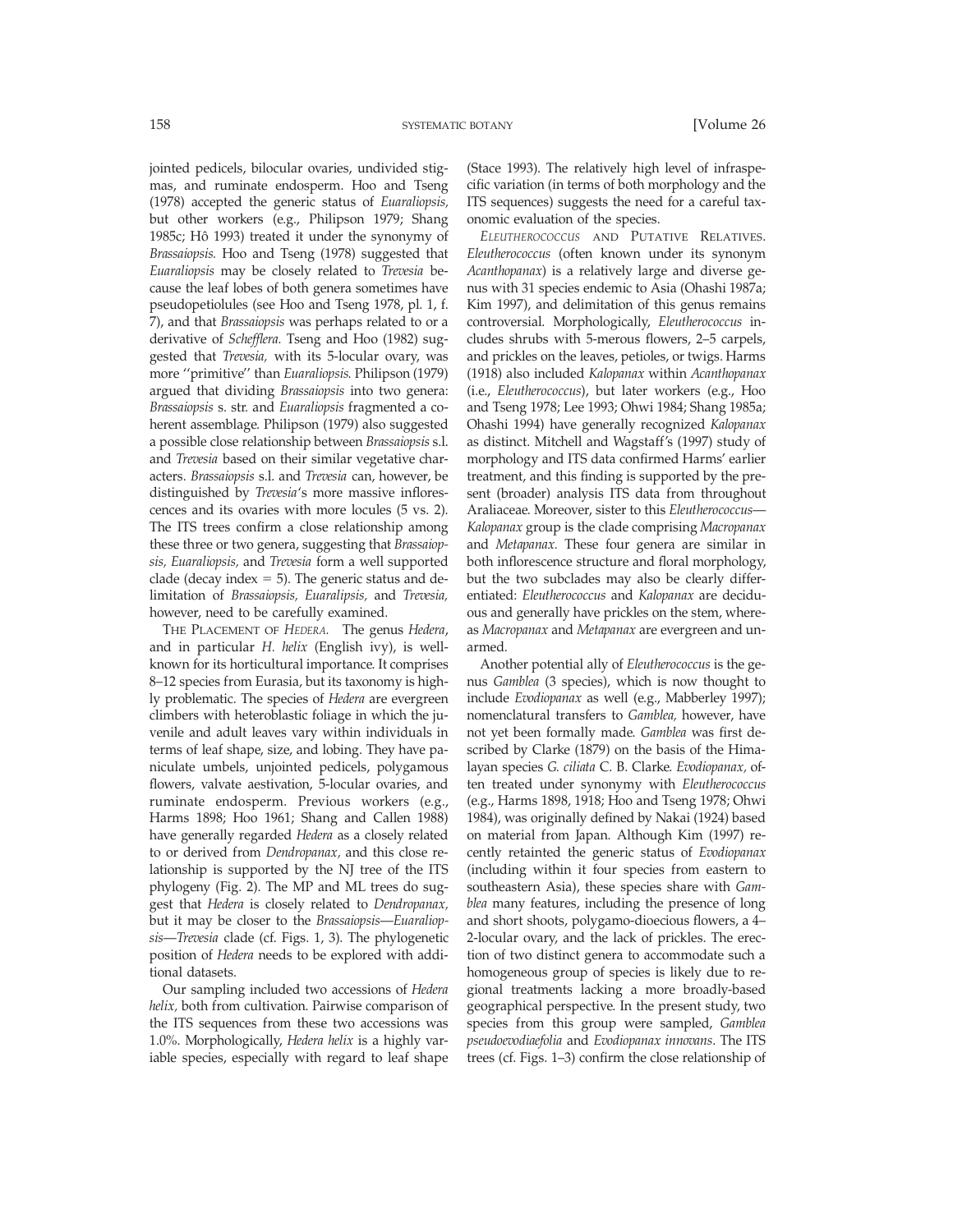*Gamblea* and *Eviodiopanax,* but suggest that these taxa are not closely allied to *Eleutherococcus* and its relatives.

*Character Evolution.* The taxonomy of Araliaceae has relied heavily on just a few morphological characters, notably petal aestivation, inflorescence architecture, leaf architecture, and carpel number. The evolution of these characters has been discussed by Philipson (1970a), Eyde and Tseng (1971), Frodin (1982), and Plunkett et al. (1996a, 1997), but these studies have lacked either the phylogenetic framework or the broad sampling available in the present study. Therefore, we review and re-evaluate the evolution of these taxonomically important characters in light of the ITS phylogenies. In doing so, we have applied the principles and concepts of ancestral area analysis (Bremer 1992) to determine plesiomorphic character states using the topology from the parsimony analysis (Fig. 1).

PETAL AESTIVATION. All genera of Araliaceae have valvate aestivation except those traditionally referred to tribe Aralieae (Table 1). The present study included samples from five of these imbricate genera: *Aralia, Cephalaralia, Panax, Pentapanax,* and *Sciadodendron.* The ITS trees suggest that valvate petals were plesiomorphic in core Araliaceae and that imbricate petals evolved independently at least two times: once in *Cephalaralia* and a second time in the clade comprising *Aralia, Panax, Pentapanax,* and *Sciadodendron.* Several taxa now excluded from core Araliaceae (and not sampled in the present study) also have imbricate aestivation, and thus likely represent additional independent origins of imbrication. For example, the imbricate *Stilbocarpa* (traditionally placed in tribe Aralieae; Harms 1898) is highly divergent from all other araliaceous genera, and the study of ITS sequences by Mitchell et al. (1999) confirms that this genus should be excluded from core Araliaceae. The closely related family Apiaceae is also largely characterized by valvate aestivation, but there are some imbricate members of that family as well. Members of Pittosporaceae, on the other hand, have petals that are either united or imbricate.

LEAF ARCHITECTURE. Leaf type in Araliaceae is extremely diverse, varying from simple and entire, to simple and variously lobed, to compound (either palmately, ternately, or once-, twice-, or thrice-pinnately compound). Palmately compound leaves are quite common, as examplified by *Cheirodendron, Eleutherococcus, Gamblea, Macropanax, Panax, Schefflera,* and most species of *Pseudopanax.* Pinnately compound leaves characterize all or most species of *Aralia, Arthrophyllum, Cephalaralia, Gastonia, Heteropanax, Munroidendron, Pentapanax, Polyscias,* and *Reynoldsia.* Simple leaves are often regarded as unusual in Araliaceae, but in fact they are found among several genera (e.g., *Astrotricha, Dendropanax, Fatsia, Hedera, Hunaniopanax* C. J. Qi & T. R. Cao, *Meryta, Oplopanax, Oreopanax, Sinopanax,* and *Tetrapanax*). Moreover, ancestral character analysis of the ITS trees suggests that simple leaves are ancestral in core Araliaceae, despite the traditional notion that Araliaceae ''terminate a long-line of compoundleaved'' plants (Cronquist 1981). This result is consistent with the findings of Plunkett et al. (1996a, 1997), who suggested that simple leaves were plesiomorphic throughout the entire order Apiales.

It must be noted, however, that many araliads also have heteroblastic leaves. In these species, the leaf morphology changes in a single individual with developmental stage and/or habitat (e.g., from palmately or pinnately lobed/compound to simple, or vice versa). Well-known examples of heteroblastic leaves are those found in *Hedera, Trevesia,* and *Cussonia.* We coded simple leaves as a single character state in the present study, but future studies (with a broader sampling) might address the polarity of this character state within each heteroblastic genus. Further, it cannot be assumed that all simple leaves in Araliaceae are homologous. *Astrotricha* and *Dendropanax,* for example, have simple and undivided leaves with pinnate venation, but the leaves of *Oreopanax, Oplopanax,* and *Tetrapanax* are simple and palmately divided, and those of *Trevesia* are simple but variously divided. Lastly, the simple leaves of some species or genera appear to be secondarily derived from compound leaves, such as the unifoliolate leaves in some species of *Polyscias,* or the ''simple'' leaves of *Meryta* and *Hunaniopanax* (which maintain petiolule articulations along the midrib). ''Simple'' leaves in *Hunaniopanax* may be evolved from the pinnately compound leaves of its close relatives such as *Pentapanax* (Qi 1988). Thus, additional studies of these genera are needed to more thoroughly assess the polarity and homologies of leaf architecture in core Araliaceae.

CARPEL NUMBER. Most genera in Araliaceae have inferior ovaries with 2–5 carpels (represented by 2–5 locules), each with a single functional ovule (Philipson 1970a). A few genera (e.g., *Gastonia, Plerandra,* and *Reynoldsia*), however, have as many as 20 carpels, and the locule number of the anomalous *Tupidanthus calyptratus* can be as great as 200. The polarity of locule number in Araliaceae has received much attention. Most workers (e.g., Harms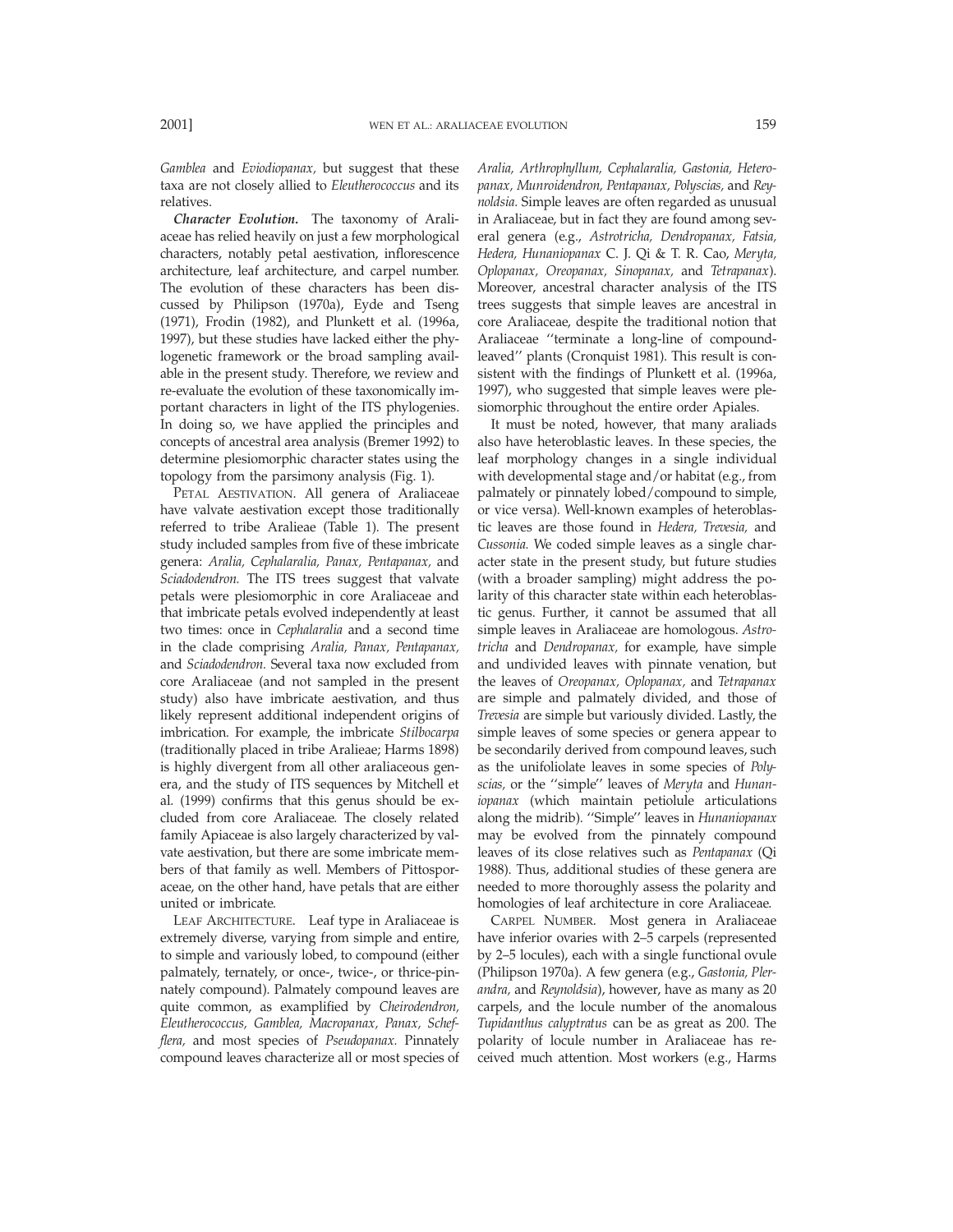**Biogeography** 

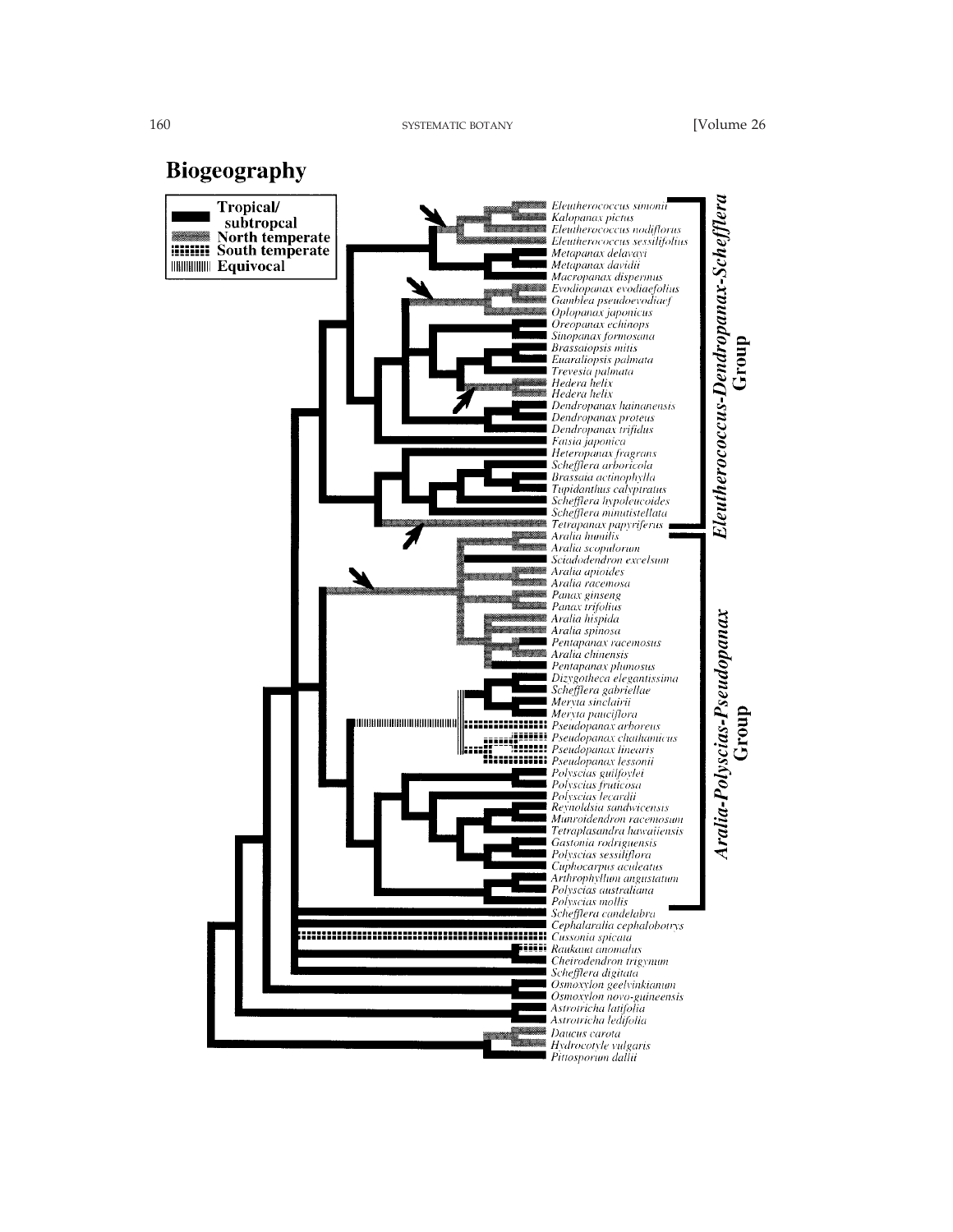1898; Li 1942; Baumann-Bodenheim 1955; Philipson 1970a; Eyde and Tseng 1971) regarded the pluricarpellate ovary as primitive in Araliaceae, a finding that both Philipson (1970a) and Eyde and Tseng (1971) believed was well supported by patterns of floral vasculature. In contrast, some workers have suggested that pentacarpellate (Cronquist 1968, but see also Cronquist 1981) or bicarpellate (Plunkett et al. 1996a, 1997) ovaries were ancestral not only in Araliaceae but throughout Apiales. Determining the precise placement of *Astrotricha* and *Osmoxylon* at the base of core Araliaceae will have an important impact on the interpretation of this character in Araliaceae. The MP trees suggest a basallybranching position for *Astrotricha,* a genus of 15–20 species all having bicarpelate ovaries (see Bean 1991). This topology would be consistent with the theory of Plunkett et al. (1996a, 1997). If, however, *Osmoxylon* occupies this position (as the NJ tree suggests), the interpretation of carpel-number polarity becomes much more difficult. Carpel number in the  $\sim$ 50 species of *Osmoxylon* ranges from 1–25 or more (Philipson 1979), and thus the plesiomorphic condition within this genus would need to be established before carpel-number polarity could be determined for the family. The ambiguity of these results highlights the limitations of a study that uses a small number of exemplar species to represent a much larger group of plants. This limitation notwithstanding, it is clear that pluricarpellate ovaries have evolved from paucicarpellate ovaries at least two times in Araliaceae, once in *Tupidanthus,* and another in *Tetraplasandra* and related genera.

WOODY VS. HERBACEOUS HABIT. Araliaceae comprise mostly woody taxa (trees, shrubs, or woody vines), with only a very few herbs. Although the closely-related family Apiaceae is mostly herbaceous, the basally-branching lineages of core Araliaceae (*Astrotricha* and *Osmoxylon*) and the species of the other close allies of Apiales (e.g., Pittosporaceae) are all woody. This confirms the traditional notion that the woody habit is ancestral in Araliaceae. The herbaceous species of the family are limited to just three genera, *Aralia, Panax,* and *Stilbocarpa.* Within *Aralia* (55 spp., Wen 1993), 10 species are herbaceous, including the nine species of

section *Aralia* and the single species of section *Nanae* Harms (*Aralia nudicaulis*). In the present study, we sampled two herbaceous species from section *Aralia* (*A. apioides* and *A. racemosa*); these form a monophyletic group. The placement of section *Aralia* relative to the herbaceous species in *Panax* is unresolved in the MP trees (Fig. 1), but the NJ and ML trees (Figs. 2, 3) indicate that they are not sister groups. This suggests that the herbaceous habit may have evolved independently in *Aralia* and *Panax.* As discussed above, *Stilbocarpa* (not surveyed in the present study) has been excluded from core Araliaceae on the basis of molecular data (Mitchell et al. 1999). Thus, the origin of herbaceousness in this genus can be regarded as independent of that in *Aralia* and *Panax.*

*Biogeography.* A striking feature of the ITS trees (Figs. 1–3) is the relatively short branch lengths characterizing all the deeper nodes of the trees. Among the possible explanations is that core Araliaceae may have experienced a rapid diversification early in its evolutionary history. In both of the major clades within the family (the *Eleutherococcus*—*Dendropanax*—*Schefflera* group and the *Aralia*—*Polyscias*—*Pseudopanax* group), there are both temperate and tropical subclades (Fig. 4). The present-day distribution of Araliaceae, however, is best developed in the tropics and subtropics (particularly in southeastern/southern Asia and the Pacific islands) and all of the basally-branching lineages in the family (e.g., *Astrotricha, Cephalaralia,* and *Osmoxylon*) are endemic to the paleotropics. Coupled with the present-day distributions of Pittosporaceae and the basal lineages of Apiaceae (e.g., the mostly tropical and southern-hemisphere members of subfamily Hydrocotyloideae, and the southern-African, woody species of subfamily Apioideae; see Plunkett et al. 1996b; Downie et al. 1998), Araliaceae appear to have originated in the paleotropics.

Despite their tropical origins, there are many examples of north temperate taxa in the family, including some or all members of *Aralia, Eleutherococcus, Gamblea, Hedera, Kalopanax, Oplopanax, Panax,* and *Tetrapanax.* The ITS topology suggests that the origin of north temperate groups in Araliaceae is quite complex. Broadly speaking, it would appear

←

FIG. 4. The strict consensus tree of 10,000 maximally parsimonious trees as in Fig. 1, showing the biogeographic relationships among the tropical/subtropical and temperate taxa. Arrows indicate the evolution of temperate clades from subtropical/tropical ones.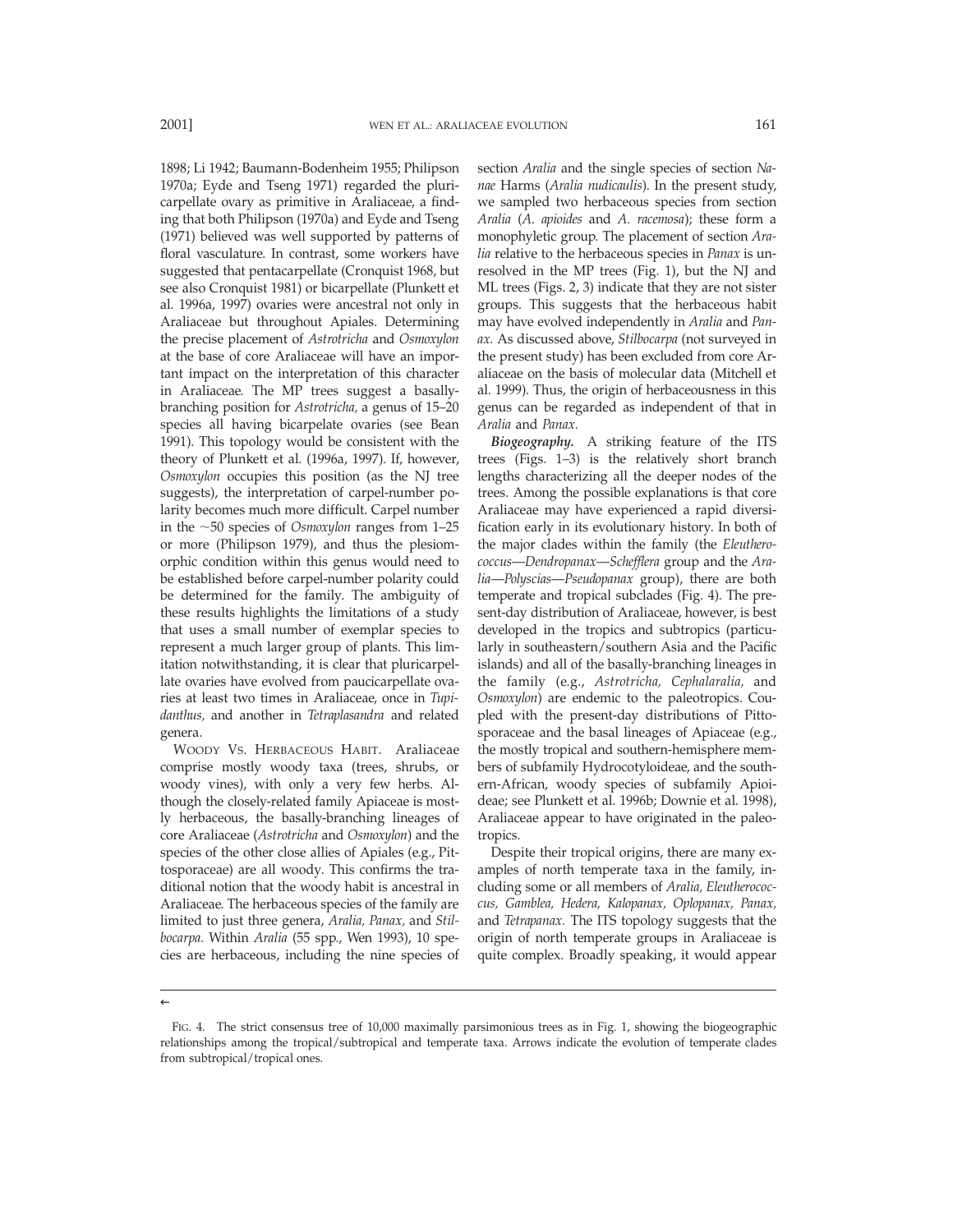that the *Aralia*—*Polyscias*—*Pseudopanax* group arose in the tropical or subtropical regions, where many members may still be found (e.g., *Arthrophyllum, Gastonia, Meryta, Munroidendron, Reynoldsia,* and *Tetraplasandra*). The largely north temperate *Aralia*— *Panax* subgroup, therefore, most likely had a tropical origin. Conversely, in the *Eleutherococcus*—*Dendropanax*—*Schefflera* group it appears that temperate taxa may have arisen independently at least four times in the following clades (Fig. 4): the *Eleutherococcus*—*Kalopanax* clade, the *Evodiopanax*—*Gamblea*—*Oplopanax* clade, the *Hedera* clade, and the *Tetrapanax* clade.

In general, the ITS trees suggest that temperate taxa of Araliaceae are mostly derived from subtropical and tropical members. On a narrower scale, some subtropical/tropical taxa are nested within the temperate ones. For example, the subtropical *Pentapanax* is nested within the largely temperate *Aralia* clade.

A similar pattern may be seen in the southern hemisphere with the mostly south-temperate core group of *Pseudopanax,* which is endemic to New Zealand. The ITS trees (Figs. 1–4) suggest that *Pseudopanax* most likely had a tropical/subtropical origin. Its closest relatives including *Meryta, Dyzygotheca,* and *Polyscias,* are all tropical/subtropical. Some species of *Pseudopanax* clearly extend south to the cooler temperate regions of southern New Zealand. Again, the short branch lengths between related tropical/subtropical and temperate lineages suggest that there were rapid diversifications of taxa following the migration of plants into different geographic regions.

Although most of the biogeographic migrations in Araliaceae represent movements across the latitudes, there are several cases where closely-related taxa clearly migrated between the Old and New Worlds. Among these are both palearctic—nearctic migrations (e.g., *Aralia, Panax, Oplopanax,* most likely through the Bering land bridge; Hopkins 1967; see also Wen and Zimmer 1996; Wen et al. 1996; Wen 1998, 1999a; Wen et al. 1998), and a number of paleotropical—neotropical movements (e.g., *Dendropanax, Schefflera,* and the *Oreopanax*-*Sinopanax* generic pair). The tropical examples represent some of the most species-rich genera in Araliaceae, but the monophyly of these large, intercontinental, disjunct genera has not been adequately tested. The abundance of cross-latitude and cross-longitude migrations among and within the genera of Araliaceae makes this family a rich source for future biogeographic studies.

ACKNOWLEDGEMENTS. The authors thank Kyong-Jia Lee, M. D. McBroom, and Suhua Shi for laboratory assistance; Fernando Chiang, Gang Hao, Pete Lowry, and Suhua Shi for providing leaf material; Stephen Downie, Pete Lowry, an anonymous reviewer, and associate editor Alan Whittemore for valuable comments and suggestions; the National Science Foundation (DEB9726830) and the National Geographic Society for financial support to JW; and the staff of ORSTOM Nouméa, CSIRO (Atherton and Canberra), and the National Geographic Society (5793–96) for assistance to GMP.

#### LITERATURE CITED

- ALLAN, H. H. 1961. *Flora of New Zealand,* vol. 1. Wellington: Government Printer.
- BALDWIN, B. G., M. J. SANDERSON, J. M. PORTER, M. F. WOJCHIECHOWSKI, C. S. CAMPBELL, and M. J. DONO-GHUE. 1995. The ITS region of nuclear ribosomal DNA: a valuable source of evidence of angiosperm phylogeny. Annals of the Missouri Botanical Garden 82: 247–277.
- BARRETT, S. C. H. and K. HELENURM. 1981. Floral sex ratios and life history in *Aralia nudicaulis* (Araliaceae). Evolution 35: 752–762.
- and J. D. THOMSON. 1982. Spatial pattern, floral sex ratios, and fecundity in dioecious *Aralia nudicaulis* (Araliaceae). Canadian Journal of Botany 60: 1662– 1670.
- BAUMANN-BODENHEIM, M. G. 1955. Ableitung und Bau bicarpellat-monospermer und pseudomonocarpellater Araliaceen- und Umbelliferen-Früchte. Berichte der schweizerischen botanischen Gesellschaft 65: 481– 510.
- BAWA, K. S., C. R. KEEGAN, and R. H. VOSS. 1982. Sexual dimorphism in *Aralia nudicaulis* L. (Araliaceae). Evolution 36: 371–378.
- BEAN, A. R. 1991. Notes on *Astrotricha* DC. (Araliaceae) in Queensland. Austrobaileya 3: 523–528.
- BENTHAM, G. and J. D. HOOKER. 1867. Araliaceae. Pp. 931– 947 *Genera plantarum,* vol. 1. London: L. Reeve & Co.
- BERNARDI, L. 1971. Araliacearum Madagascariae et Comores propositum. 2. Revisio et taxa nova Polysciadum. Candollea 26: 13–89.
- BEUZENBERG, E. J. and J. B. HAIR. 1983. Contributions to a chromosome atlas of the New Zealand flora $-25$ . Miscellaneous species. New Zealand Journal of Botany 21: 13–20.
- BREMER, K. 1988. The limits of amino acid sequence data in angiosperm phylogenetic reconstruction. Evolution 42: 795–803.
- -. 1992. Ancestral areas: a cladistic reinterpretation of the center of origin concept. Systematic Biology 4: 436–445.
- BRITTON, N. L. and A. BROWN. 1913. *An illustrated flora of the northern United States, Canada and the British possessions,* 2nd ed. New York: Charles Scribner's Sons.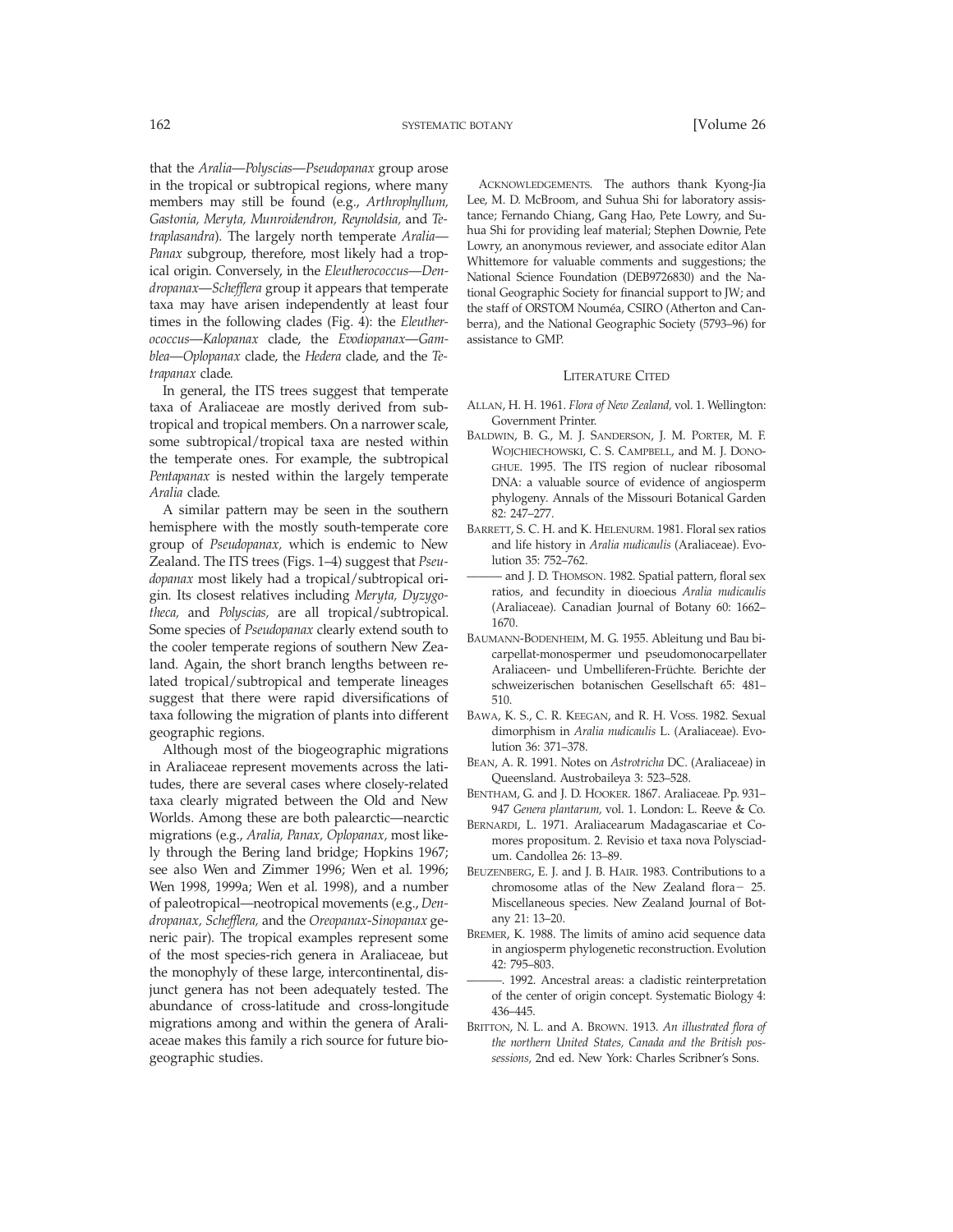- CHASE, M. W., D. E. SOLTIS, R. G. OLMSTEAD, D. MORGAN, D. H. LES, B. D. MISHLER, M. R. DUVALL, R. A. PRICE, H. G. HILLS, Y.-L. QIU, K. A. KRON, J. H. RETTIG, E. CONTI, J. D. PALMER, J. H. MANHART, K. J. SYTSMA, H. J. MICHAELS, W. J. KRESS, K. G. KAROL, W. D. CLARK, M. HEDRÉN, B. S. GAUT, R. K. JANSEN, K.-J. KIM, C. F. WIMPEE, J. F. SMITH, G. R. FURNIER, S. H. STRAUSS, Q.-Y. XIANG, G. M. PLUNKETT, P. S. SOLTIS, S. M. SWENSEN, S. E. WILLIAMS, P. A. GADEK, C. J. QUINN, L. E. EGUIARTE, E. GOLENBERG, G. H. LEARN, S. W. GRAHAM, S. C. H. BARRETT, S. DAYANANDAN, and V. A. ALBERT. 1993. Phylogenetics of seed plants: an analysis of nucleotide sequences from the plastid gene *rbc*L. Annals of the Missouri Botanical Garden 80: 528–580.
- CLARKE, C. B. 1879. Araliaceae. Pp. 134–179 *Flora of British India,* vol. 2. London: L. Reeve & Co.
- CRONQUIST, A. 1968. *The evolution and classification of flowering plants.* New York: Houghton Mifflin.
- ———. 1981. *An integrated system of classification of flowering plants.* New York: Columbia University Press.
- ———. 1988. *The evolution and classification of flowering plants,* 2nd ed. New York: Columbia University Press.
- DECAISNE, J. and J. E. PLANCHON. 1854. Esquisse d'une monographie des Araliacees. Revue Horticole 1854: 104–109.
- DE CANDOLLE, A. P. 1830. Araliaceae. Pp. 251–266 *Prodromus systematis naturalis regni vegetabilis,* vol. 4, ed. A. P. de Candolle. Paris: Treuttel & Wurtz.
- DILCHER, D. L. and G. E. DOLPH. 1970. Fossil leaves of *Dendropanax* from Eocene sediments of southeastern North America. American Journal of Botany 57: 153– 160.
- DOWNIE, S. R., S. RAMANATH, D. S. KATZ-DOWNIE, and E. LLANAS. 1998. Molecular systematics of Apiaceae subfamily Apioideae: phylogenetic analyses of nuclear ribosomal DNA internal transcribed spacer and plastid *rpoC1* intron sequences. American Journal of Botany 85: 563–591.
- DOYLE, J. J. and J. L. DOYLE. 1987. A rapid DNA isolation procedure for small quantities of fresh leaf tissue. Phytochemical Bulletin 19: 11–15.
- DUCAMP, L. 1902. Recherches sur l'embryogénie des Araliacées. Annales des Sciences Naturelles, Botanique 15: 311–402, pls. 6–13.
- ERDTMAN, G. 1966. Pollen morphology and plant taxonomy: angiosperms. Stockholm: Almquist and Wiksell.
- EYDE, R. H. and C. C. TSENG. 1971. What is the primitive floral structure of Araliaceae? Journal of the Arnold Arboretum 52: 205–239.
- FELSENSTEIN, J. 1981. Evolutionary trees from DNA sequences: a maximum likelihood approach. Journal of Molecular Evolution 17: 368–376.
- ———. 1985. Confidence limits on phylogenies: an approach using the bootstrap. Evolution 39: 783–91.
- FLANAGAN, L. B. and W. MOSER. 1985. Flowering phenology, floral display and reproductive success in dioe-

cious, *Aralia nudicaulis* L. (Araliaceae). Oecologia 68: 23–28.

- FRANCHET, M. A. 1896. Araliaceae, Cornaceae et Caprifoliaceae novae e flora sinensi. Journal de Botanique 10: 301–308.
- FRODIN, D. G. 1975. Studies in *Schefflera* (Araliaceae): the *Cephaloschefflera* complex. Journal of the Arnold Arboretum 56: 427–448.
- ———. 1982. Systematics of Araliaceae and inflorescence morphology. Australian Systematic Botany Society Newsletter 30: 43–55.
- ———. 1986. Studies in *Schefflera* (Araliaceae), II. Northern Luzon (Philippines) species of the *Heptapleurum* group. Proceedings of the Academy of Natural Sciences of Philadelphia 138: 403–425.
- ———. 1989. Studies in *Schefflera* (Araliaceae), IV. Synopsis of the *Formenkreis* comprised of *Didymopanax attenuatus* (Sw.) El. Marchal and allied species, with nomenclatural changes. Proceedings of the Academy of Natural Sciences of Philadelphia 141: 313–319.
- ———. 1992. *Metapanax.* P. 227 *The new Royal Horticultural Society dictionary of gardening,* vol. 3, ed. A. Huxley. London: Macmillan Press.
- GRAHAM, S. A. 1966. The genera of Araliaceae in the southeastern United States. Journal of the Arnold Arboretum 47: 126–136.
- GUHA, S. 1971. Cytotaxonomy of Araliaceae. Proceedings of Indian Science Congress Association, Sect. 6, 58: 471.
- HA, T. D. 1974. Florae Vietnamensis taxa nova e tribu Aralieae Benth. (fam. Araliaceae). Novosti systematikj Vysshikh Rasteni 11: 226–240.
- HANSEN, L. and P. M. BOLL. 1986. Polyacetylenes in Araliaceae: their chemistry, biosynthesis and biological significance. Phytochemistry 25: 285–293.
- HARA, H. 1970. On the Asiatic species of the genus *Panax.* Journal of Japanese Botany 45: 197–212, plates 10–12.
- HARMS, H. 1897. Zur Kenntnis der Gattungen *Aralia* und Panax. Botanische Jahrbucher für Systematik Pflanzengeschichte 23: 1–23.
- -. 1898. Araliaceae. Pp. 1-62 Die naturlichen Pflanzen*familen,* Teil 3, vol. 8, eds. A. Engler and K. Prantl. Leipzig: Wilhelm Engelmann.
- ———. 1918. U¨ bersicht u¨ ber die Arten der Gattung *Acanthopanax.* Mitteilungen der Dentschen Dendrologischen Gesellschaft 27: 1–39.
- HARN, C. and J. WHANG. 1963. Development of female gametophyte of *Panax ginseng.* Korean Journal of Botany 6: 3–6.
- HAYATA, B. 1908. Flora montana Formosae, an enumeration of the plants found on Mt. Morrison, the central chain, and other mountainous regions of Formosa at altitudes of 3,000–13,000 ft. Journal of the College of Science, Imperial University, Tokyo, Japan 25: 1–260.
- HENWOOD, M. J. 1991. Pollen morphology of *Polyscias* (Araliaceae): the Malesian and Australian species. Grana 30: 559–576.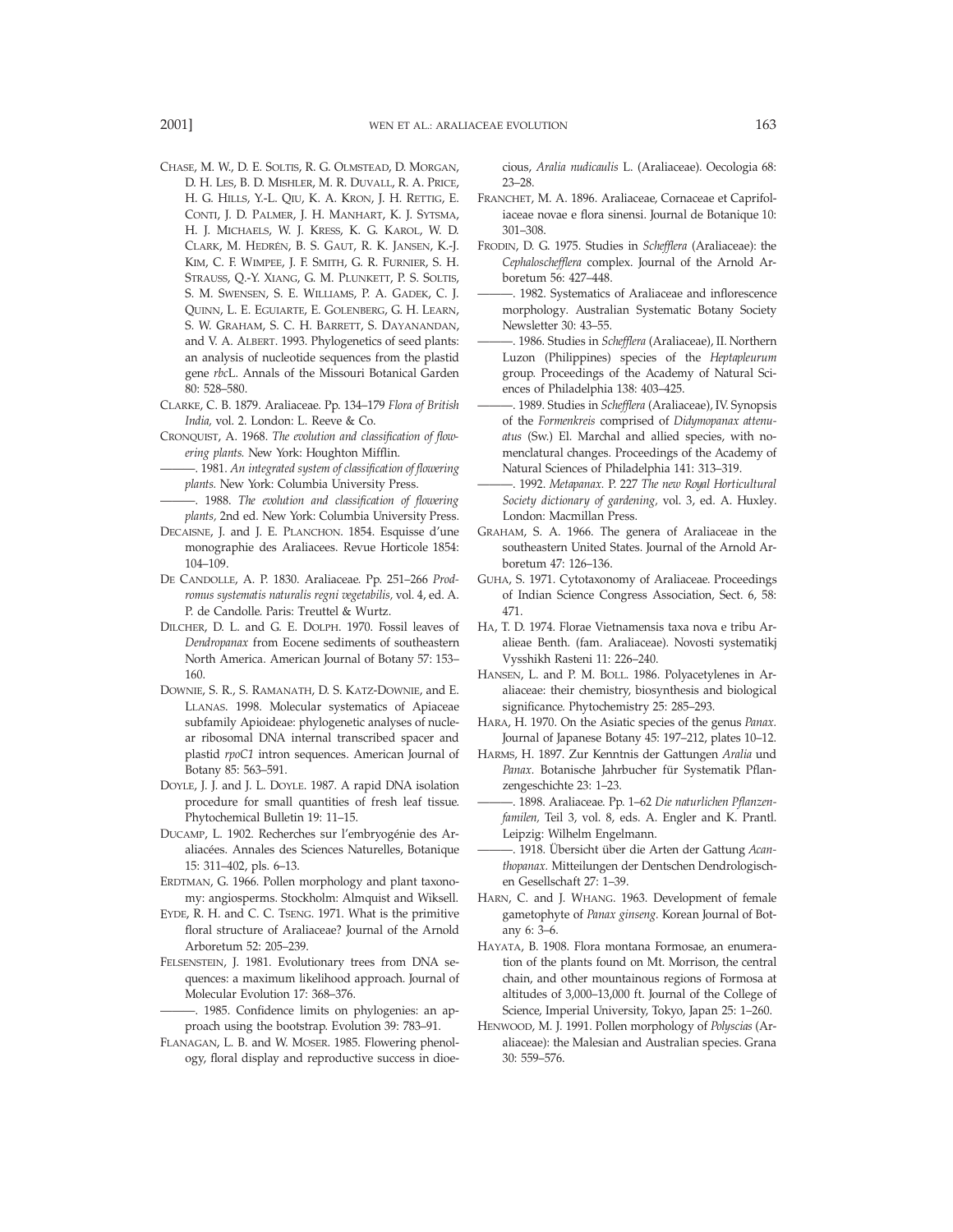- HO, P.-H. 1993. Câyco Viêtnam, an illustrated flora of Vietnam. Montréal.
- HOLMGREN, P. K., N. H. HOLMGREN, and L. C. BARNETT. 1990. *Index Herbariorum,* edition 8. Part I. *The Herbaria of the World.* Bronx (NY): New York Botanical Garden.
- HOO, G. 1961. The systematics, relationship and distribution of the Araliaceae of China. Bulletin of Amoi University (Natural Sciences) 8(1): 1–11.
- and C. J. TSENG. 1965. Contributions to the Araliaceae of China. Acta Phytotaxonomica Sinica, add. 1: 129–176.
- ——— and ———. 1978. *Angiospermae, dicotyledoneae, Araliaceae. Flora Reipublicae Popularis Sinicae,* vol. 54. Beijing: Science Press.
- HOOKER, J. D. 1853. *Flora novae-zelandiae,* part 1. London: John Edward Taylor.
- HOPKINS, D. M. 1967. *The Bering land bridge.* Stanford (CA): Stanford University Press.
- HU, S. Y. 1980. *Eleutherococcus* vs. *Acanthopanax.* Journal of the Arnold Arboretum 61: 107–111.
- HUTCHINSON, J. 1967. Araliaceae. Pp. 52–81 *The genera of flowering plants (Angiospermae),* vol. 2. Oxford: Clarendon Press.
- JAVURKOVA, V. 1981. Pp. 856–857 in Chromosome number report LXXIII, ed. A. Löve. Taxon 30: 829–861.
- JUDD, W. S., R. W. SANDERS, and M. J. DONOGHUE. 1994. Angiosperm family pairs: preliminary phylogenetic analyses. Harvard Papers in Botany 5: 1–51.
- KATZ-DOWNIE, D. S., C. M. VALIEJO-ROMANO, E. I. TER-ENTIEVA, A. V. TROITSKY, M. G. PIMENOV, B. LEE, and S. R. DOWNIE. 1999. Towards a molecular phylogeny of Apiaceae subfamily Apioideae: additional information from nuclear ribosomal DNA ITS sequences. Plant Systematics and Evolution 216: 167–195.
- KIM, C. H. 1997. Systematics of *Eleutherococcus* and related genera (Araliaceae). Ph.D. dissertation, Chonbuk National University, Korea.
- KIMURA, M. 1980. A simple method for estimating evolutionary rates of base substitution through comparative studies of nucleotide sequences. Journal of Molecular Evolution 16: 111–120.
- LEE, T. B. 1993. *Illustrated flora of Korea.* Seoul: Hyangmoonsa.
- LI, H. L. 1942. The Araliaceae of China. Sargentia 2: 1– 134.
- ———. 1949. A new genus of the Araliaceae. Journal of the Arnold Arboretum 30: 231–232.
- LINNAEUS, C. 1735. *Systema naturae.* Leyden.
- ———. 1753. *Species plantarum.* Stockholm.
- ———. 1754. *Genera plantarum,* 5th ed. Stockholm.
- ———. 1763. *Species plantarum,* vol. 2, 2nd ed. Stockholm. LÖVE, A. and D. LÖVE. 1982. IOPB chromosome number
- reports. LXXV. Taxon 31: 344–360. - and J. C. RITCHIE. 1966. Chromosome numbers from central Canada. Canadian Journal of Botany 44: 429–439.
- LOWRY, P. P. II. 1986. A systematic study of *Delarbrea* Vieill. (Araliaceae). Allertonia 4: 169–201.
- ———. 1989. A revision of Araliaceae from Vanuatu. Bulletin Muséum national d'Histoire naturelle, Paris, Section B, Adansonia 11: 117–155.
- ———. 1990. Araliaceae. Pp. 224–237 *Manual of the flowering plants of Hawaii,* vol. 1., eds. W. L. Wagner, D. R. Herbst and S. H. Sohmer. Honolulu: Univ. Hawaii Press.
- ———, J. S. MILLER, and D. G. FRODIN. 1989. New combinations and name changes for some cultivated tropical Old World and Pacific Araliaceae. Baileya 23: 5– 13.
- LUTOMSKI, J. and N. T. NHAM. 1977. Studies on the saponin fraction from the root of *Aralia mandshurica* Rupr. et Maxim. Part I. Chromatographic investigations. Herba Polonica 23: 5–11.
- MABBERLEY, D. J. 1997. *The plant-book, a portable dictionary of the vascular plants,* 2nd ed. Cambridge: Cambridge Univ. Press.
- MAGUIRE, B., J. A. STEYERMARK, and D. G. FRODIN. 1984. Araliaceae. Pp. 46–82 in The botany of the Guyana Highlands, part 12. Memoirs of the New York Botanical Garden 38: 1–84.
- MATSUURA, H. and T. SUTO. 1935. Contribution to the idiogram study in phanerogamous plants. I. Journal of Faculty of Sciences, Hokkaido Imperial University, Ser. 5, 5: 33–75.
- METCALFE, C. R. and L. CHALK. 1950. *Anatomy of the dicotyledons.* Oxford: The Clarendon Press.
- MITCHELL, A. D. and S. J. WAGSTAFF. 1997. Phylogenetic relationships of *Pseudopanax* species inferred from parsimony analysis of rDNA sequence data and morphology. Plant Systematics and Evolution 208: –
	- ———, D. G. FRODIN, and M. J. HEADS. 1997. Reinstatement of *Raukaua,* a genus of Araliaceae centred in New Zealand. New Zealand Journal of Botany 35: 309–315.
- C. D. MEURK, and S. J. WAGSTAFF. 1999. Evolution of *Stilbocarpa,* a megaherb from New Zealand's subantarctic islands. New Zealand Journal of Botany 37: 205–211.
- NAKAI, T. 1924. Araliaceae imperii japonici. Journal of the Arnold Arboretum 5: 1–36.
- NG, N. and J. R. L. WALKER. 1975. A chemotaxonomic study of the New Zealand Araliaceae: phenolic compounds. Mauri Ora 3: 3–10.
- OHASHI, H. 1987a. *Eleutherococcus* (Araliaceae)—a new system and new combinations. Journal of Japanese Botany 62: 353–361.
- ———. 1987b. New combination in Chinese *Evodiopanax* (Araliaceae). Journal of Japanese Botany 62: 362.
- ———. 1994. Nomenclature of *Kalopanax septemlobus* (Thunberg ex Murray) Koidzumi and classification of its infraspecific taxa (Araliaceae). Journal of Japanese Botany 69: 28–31.
- OHWI, J. 1984. *Flora of Japan.* Washington, D.C.: Smithsonian Institution.
- OLMSTEAD, R. G., B. BREMER, K. M. SCOTT, and J. D. PALM-ER. 1993. A parsimony analysis of the Asteridae sensu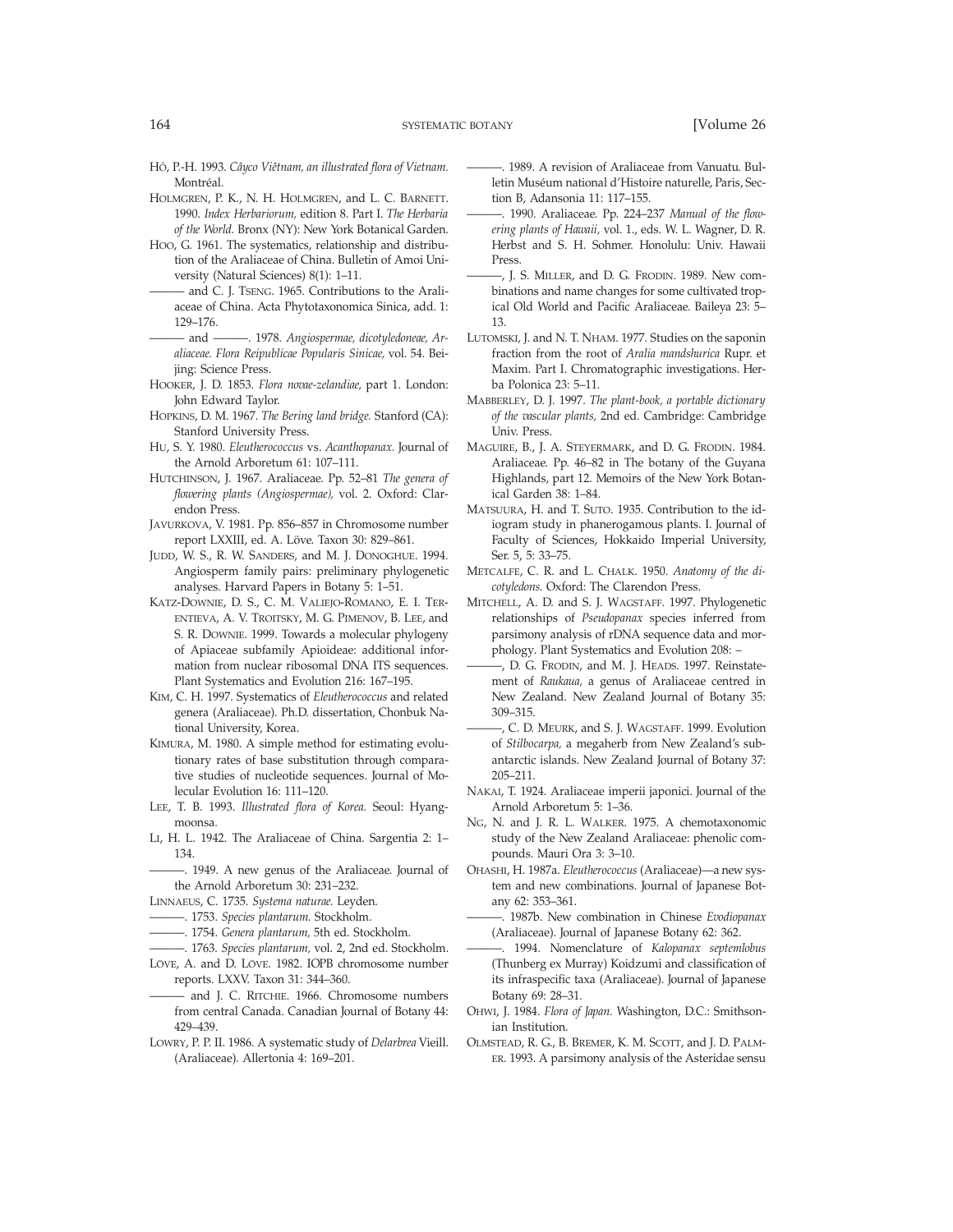lato based on *rbcL* sequences. Annals of the Missouri Botanical Garden 80: 700–722.

- OSKOLSKI, A. A. 1994. *Wood anatomy of Araliaceae.* St. Petersburg: Komarov Botanical Institute.
- -. 1995. Wood anatomy of Schefflera and related taxa (Araliaceae). I.A.W.A. Journal 16: 191–215.
- -. 1996. A survey of the wood anatomy of the Araliaceae. Pp. 99–119 *Recent advances in wood anatomy,* eds. L. A. Donaldson, A. P. Singh, B. G. Butterfield and L. J. Whitehouse. New Zealand Forest Research Institute.
- and P. P. LOWRY. 2000. Systematic wood anatomy of *Mackinlaya* and *Apiopetalum* (Araliaceae). Annals of the Missouri Botanical Garden. (In press)
- ———, P. P. LOWRY, II, and H. G. RICHTER. 1997. Systematic wood anatomy of *Myodocarpus, Delarbrea,* and *Pseudosciadium* (Araliaceae). Adansonia 19: 61–75.
- PARK, W. C. and S. LEE. 1989. A palynotaxonomic study of the Korean Araliaceae. Korean Journal of Plant Taxonomy 19: 103–121.
- PHILIPSON, W. R. 1951. Contributions to our knowledge of Old World Araliaceae. Bulletin of British Museum (Natural History), Botany 1: 3–20.
	- -. 1965. The New Zealand genera of the Araliaceae. New Zealand Journal of Botany 3: 333–341.
	- -. 1970a. Constant and variable features of the Araliaceae. Jounal of Linnaean Society, Botany 63: 87– 100.
	- ———. 1970b. A redefinition of *Gastonia* and related genera (Araliaceae). Blumea 18: 497–505.
- ———. 1976. A synopsis of the Malesian species of *Osmoxylon* (including *Boerlagiodendron*), Araliaceae. Blumea 23: 99–119.
- ———. 1978a. The identity of *Arthrophyllum* and *Eremopanax* (Araliaceae). Adansonia, ser. 2, 17: 329–333.
- -. 1978b. A synopsis of the Malesian species of *Polyscias* (Araliaceae). Blumea 24: 169–172.
- ———. 1979. Araliaceae. Pp. 1–105 *Flora Malesiana,* vol. 9, ed. C. G. G. J. van Steenis. The Hague: Martinus Nijhoff Publishers.
- and B. C. STONE. 1980. The systematic position of *Aralidium* Miq.—A multidisciplinary study. 1. Introduction and floral and general anatomy. Taxon 29: 391–403.
- PLUNKETT, G. M., D. E. SOLTIS, and P. S. SOLTIS. 1996a. Higher level relationships of Apiales (Apiaceae and Araliaceae) based on phylogenetic analysis of *rbc*L sequences. American Journal of Botany 83: 499–515.
- ———, ———, and ———. 1996b. Evolutionary patterns in Apiaceae: inferences based on *matK* sequence data. Systematic Botany 21: 477–495.
- $-$ ,  $-$ , and  $-$ . 1997. Clarification of the relationship between Apiaceae and Araliaceae based on matK and rbcL sequence data. American Journal of Botany 84: 565–580.
- -, P. P. LOWRY, and M. K. BURKE. The phylogenetic status of *Polyscias* (Araliaceae) based on nuclear ITS

sequence data. Annals of Missouri Botanical Garden (In press).

- POYARKOVA, A. I. 1973. Araliaceae. Pp. 3–36 *Flora of the U.S.S.R.,* vol. 16, ed. B. K. Shishkin. Jerusalem: Israel Program for Scientific Translations.
- QI, C.-J. 1988. *Hunaniopanax*—a new genus of Araliaceae from China. Acta Phytotaxonomica Sinica 26: 47–49.
- RATTENBURY, J. A. 1957. Chromosome numbers in New Zealand angiosperms. Transactions of Royal Society of New Zealand 84: 936–938.
- RIDLEY, H. N. 1930. *The dispersal of plants throughout the world.* Ashford.
- RODRIGUEZ, R. L. 1957. Systematic anatomical studies on *Myrrhidendron* and other woody Umbellales. University of California Publications, Botany 29: 145–318.
- SAITOU, N. and M. NEI. 1987. The neighbor-joining method: a new method for reconstructing phylogenetic trees. Molecular Biology and Evolution 4: 406–425.
- SCHLESSMAN, M. A. 1985. Floral biology of American ginseng (*Panax quinquefolium*). Bulletin of the Torrey Botanical Club 112: 129–133.
- 1987. Gender modification in North American ginsengs: dichotomous choice versus adjustment. Bio-Science 37: 469–475.
- -. 1990. Phenotypic gender in sex changing dwarf ginseng, *Panax trifolium* (Araliaceae). American Journal of Botany 77: 1125–1131.
- ———. 1991. Size, gender, and sex change in dwarf ginseng, *Panax trifolium* (Araliaceae). Oecologia 87: 588– 595.
- ———, D. G. LLOYD, and P. P. LOWRY II. 1990a. Evolution of sexual systems in New Caledonian Araliaceae. Memoirs of the New York Botanical Garden 55: 105– 117.
- ———, P. P. LOWRY II., and D. G. LLOYD. 1990b. Functional dioecism in the New Caledonian endemic *Polyscias pancheri* (Araliaceae). Biotropica 22: 133–139.
- SEEMANN, B. 1868. *Revision of the natural order of Hederaceae.* London: L. Reeve & Co.
- SHANG, C.-B. 1983. Révision du genre *Macropanax* Miq. (Araliaceae). Bulletin du Muséum national d'Histoire naturelle. Section B, Adansonia. 1: 33–52.
- -. 1984. Le genre Schefflera (Araliacées) en Chine et en Indochine. Candollea 39: 453–486.
- ———. 1985a. Araliaceae. Pp. 1720–1823 *Silva Sinica,* vol. 2, ed. W. C. Cheng. Beijing: Chinese Forestry Press. (In Chinese)
- ———. 1985b. The study of the genus *Macropanax* Miq. (Araliaceae). Journal of Nanjing Institute of Forestry 1985(1): 12–29. (In Chinese with English abstract)
- ———. 1985c. New taxa and some revisions about the Araliaceae of China. Journal of Nanjing Institute of Forestry 1985(2): 15–28. (In Chinese with English abstract)
- -, and D. CALLEN. 1988. Pollen morphology of the family Araliaceae in China. Bulletin of Botanical Research (China) 8: 13–35, plates 1–13. (In Chinese with English abstract)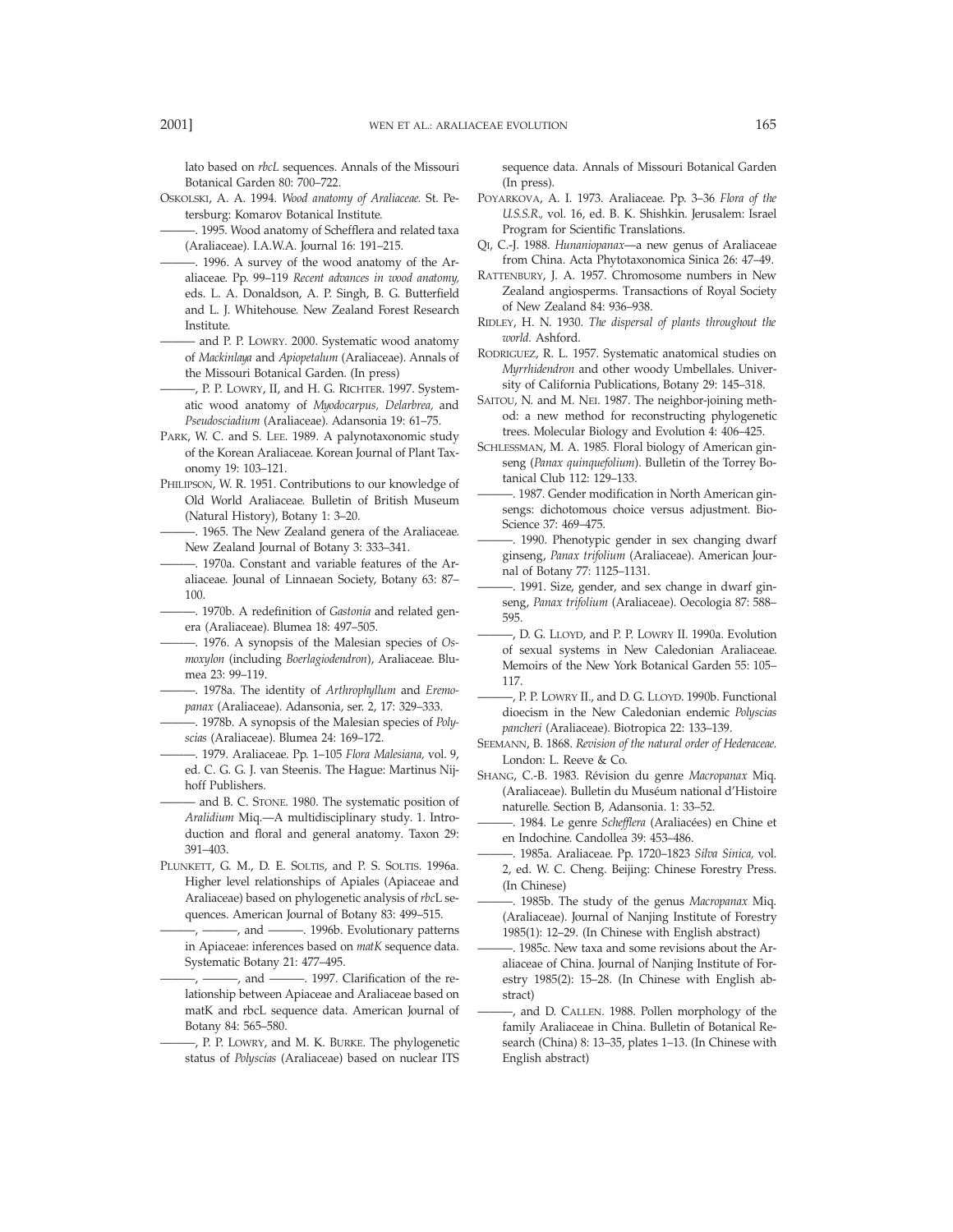——— and J.-Y. HUANG. 1993. *Chengiopanax*—a new genus of Araliaceae. Bulletin of Botanical Research 13: 44– 49. (In Chinese with English abstract)

- SHOUP, J. R. and C. C. TSENG. 1977. A palynological study of Schefflera paraensis Huber ex Duke (Araliaceae). Grana 16: 81–84.
- SINGH, D. 1954. Floral morphology and embryology of *Hedera nepalensis* K. Koch. Agra University Journal of Research 3, part 2, 289–299.
- SMITH, A. C. 1944. Araliaceae. Pp. 3–10 *North American flora,* vol. 28B. Bronx (NY): New York Botanical Garden.
- SOKOLOVSKAYA, A. P. 1966. Geograficheskoe rasprostranenia poliploidnykh vidov rasteniy. (is-sledovanie flory Primorskogo kraya). Vestnik Leningradskogo universiteta, seriya biologii. 3: 92–106.
- SOLTIS, D. E., P. S. SOLTIS, D. L. NICKRENT, L. A. JOHNSON, W. J. HAHN, S. B. HOOT, J. A. SWEERE, R. K. KUZOFF, K. A. KRON, M. W. CHASE, S. M. SWENSEN, E. A. ZIM-MER, S.-M. CHAW, L. J. GILLESPIE, W. J. KRESS, and K. J. SYTSMA. 1997. Angiosperm phylogeny inferred from 18S ribosomal DNA sequences. Annals of the Missouri Botanical Garden 84: 1–49.
- STACE, C. 1993. *New flora of the British Isles,* 2nd ed. Cambridge: Cambridge University Press.
- STARODUBTSEV, V. N. 1985. Chromosome numbers in the species of the flora of Primorye region. Bot. Zhurn. S.S.S.R. 69: 1565–1566. (In Russian.)
- STONE, B. C. 1965. Notes on the type species of *Polyscias* J. R. & G. Forst. (Araliaceae). Taxon 14: 281–285.
- ———and A. H. LOO. 1969. Cytotaxonomic notes on some species of *Polyscias* (Araliaceae). Journal of Japanese Botany 44: 321–327.
- SUGIURA, T. 1936. A list of chromosome numbers in angiospermous plants. II. Proceedings of Imperial Academy of Tokyo 12(5): 144–146.
- SUN, B. Y., C. H. KIM, and W. Y. SOH. 1988. Chromosome numbers of Araliaceae in Korea. Korean Journal of Plant Taxonomy 18: 291–296.
- SWOFFORD, D. L. 1999. *PAUP\*: Phylogenetic analysis using parsimony,* ver. 4.0. Sunderland (MA): Sinauer Assoc.
- ———, G. J. OLSEN, P. J. WADDELL, and D. M. HILLIS. 1996. Phylogenetic inference. Pp. 407–514 in *Molecular systematics,* 2nd ed., eds. D. M. Hillis, C. Moritz and B. K. Mable. Sunderland (MA): Sinauer Assoc.
- TAKHTAJAN, A. 1987. *System of Magnoliophyta.* Leningrad: Academy of Sciences.
- ———. 1997. *Diversity and classification of flowering plants.* New York: Columbia University Press.
- TENNANT, J. R. 1968. Araliaceae. *Flora of tropical East Africa,* eds. E. Milne-Redhead and R. M. Polhill. London: The Whitefriars Press Ltd.
- THOMSON, J. D. and S. C. H. BARRETT. 1981. Temporal variation of gender in *Aralia hispida* Vent. (Araliaceae). Evolution 35: 1094–1107.
- THORNE R. E. 1973. Inclusion of the Apiaceae (Umbelliferae) in the Araliaceae. Notes from the Royal Botanic Garden Edinburgh 32: 161–165.

———. 1992. Classification and geography of flowering plants. Botanical Review 58: 225–348.

- TSENG, C. C. 1971. Light and scanning electron microscopic studies on pollen of *Tetraplasandra* (Araliaceae) and relatives. American Journal of Botany 58: 505– 516.
- ———. 1973. Systematic palynology of *Tupidanthus* and Plerandra (Araliaceae). Grana 13: 51–56.
	- ———. 1974. Pollen of *Boerlagiodendron*: A unique type in the Araliaceae. American Journal of Botany 61: 717– 721.
	- and J. R. SHOUP, 1978. Pollen morphology of *Schefflera* (Araliaceae). American Journal of Botany 65: 384–394.
	- ———, ———, T.-I. CHUANG, and W. C. HSIEH. 1983. Pollen morphology of *Acanthopanax* (Araliaceae). Grana 22: 11–17.
	- ———, J. WEN, K. L. HEDGES, and Y. C. CHEN. 1993. Computer-based protein profile analysis in *Aralia* (Araliaceae). Cathaya 5: 69–79.
- TSENG, C.-J. and G. HOO. 1982. A new classification scheme for the family Araliaceae. Acta Phytotaxonomica Sinica 20: 125–130.
- VARGAS, P. 1999. Phylogenetic and biogeographic insights on *Hedera* L. based on chromosome counts and ITS sequences. XVI International Botanical Congress— Abstracts [350].
- VIGUIER, R. 1906. Recherches anatomiques sur la classification des Araliacées. Annales des Sciences Naturelles, Botanique, sér. 9, 4: 1–210.
- -. 1909. Nouvelles recherches sur les Araliacées. Annales des Sciences Naturelles, Botanique, sér. 9, 9: 305–405.
- WARDLE, P. 1968. The taxonomy and distribution of the stipulate species of *Pseudopanax* in New Zealand. New Zealand Journal of Botany 6: 226–235.
- WEBB, D. A. 1968. Araliaceae. P. 314 *Flora Europaea,* vol. 2, ed. T. G. Tutin. Cambridge: Cambridge University Press.
- WEN, J. 1991. Systematics of *Aralia* (Araliaceae). Ph.D dissertation, Ohio State University, Columbus, OH.
- ———. 1993. Generic delimitation of *Aralia* L. (Araliaceae). Brittonia 45: 47–55.
- -. 1998. Evolution of the eastern Asian and eastern North American disjunct pattern: insights from phylogenetic studies. Korean Journal of Plant Taxonomy 28: 63–81.
- ———. 1999a. Evolution of eastern Asian and eastern North American disjunct pattern in flowering plants. Annual Review of Ecology and Systematics 30: 421– 455.
- ———. 1999b. Systematics and biogeography of *Aralia* and *Panax* (Araliaceae): integrating evidence from molecules and morphology. XVI International Botanical Congress—Abstracts [67].
- ———, R. K. JANSEN, and E. A. ZIMMER. 1996. Phylogenetic relationships and DNA sequence divergence of eastern Asian and eastern North American disjunct